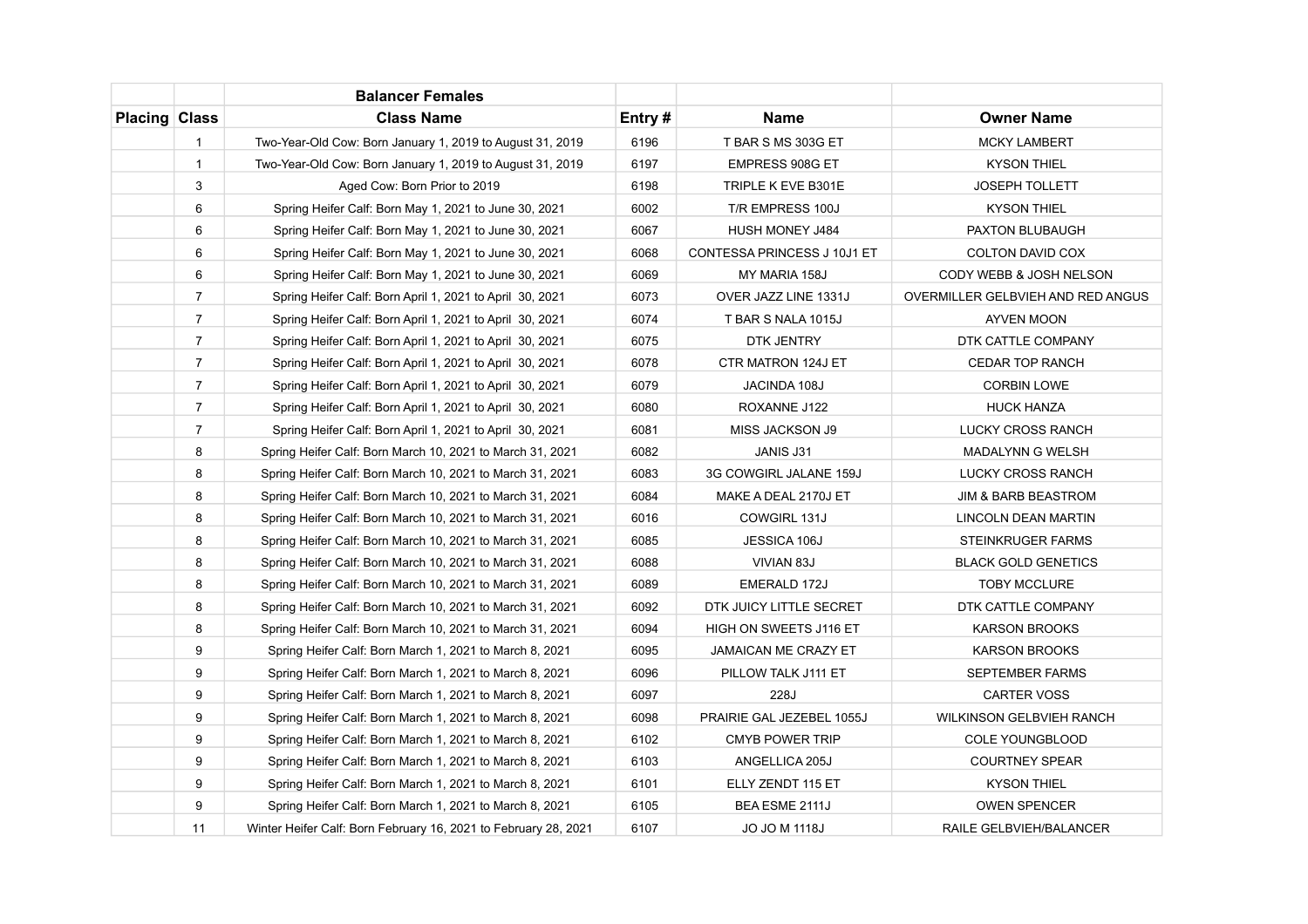|                      |    | <b>Balancer Females</b>                                         |        |                              |                                 |
|----------------------|----|-----------------------------------------------------------------|--------|------------------------------|---------------------------------|
| <b>Placing Class</b> |    | <b>Class Name</b>                                               | Entry# | <b>Name</b>                  | <b>Owner Name</b>               |
|                      | 11 | Winter Heifer Calf: Born February 16, 2021 to February 28, 2021 | 6108   | MISS SHOOTOUT 143J ET        | <b>TEAGAN BUTTERFIELD</b>       |
|                      | 11 | Winter Heifer Calf: Born February 16, 2021 to February 28, 2021 | 6109   | T/R EMPRESS 111J ET          | <b>KYSON THIEL</b>              |
|                      | 11 | Winter Heifer Calf: Born February 16, 2021 to February 28, 2021 | 6110   | RECKLESS KELLY 2703J         | <b>JAYCIE FORBES</b>            |
|                      | 11 | Winter Heifer Calf: Born February 16, 2021 to February 28, 2021 | 6111   | PROHART HONEY BEAS 2704J     | PRO-HART SEEDSTOCK              |
|                      | 11 | Winter Heifer Calf: Born February 16, 2021 to February 28, 2021 | 6112   | JOAN JETT J2                 | <b>LUCKY CROSS RANCH</b>        |
|                      | 11 | Winter Heifer Calf: Born February 16, 2021 to February 28, 2021 | 6113   | DTK JOURNEY                  | DTK CATTLE COMPANY              |
|                      | 11 | Winter Heifer Calf: Born February 16, 2021 to February 28, 2021 | 6114   | PRAIRIE GAL JIMMY CHOO 1051J | <b>WILKINSON GELBVIEH RANCH</b> |
|                      | 11 | Winter Heifer Calf: Born February 16, 2021 to February 28, 2021 | 6115   | BUTLERS MS JASMINE 730J ET   | <b>BRAYLEN SCHAEFFER</b>        |
|                      | 11 | Winter Heifer Calf: Born February 16, 2021 to February 28, 2021 | 6118   | HAILEY 126J                  | <b>BROOKE COOPER</b>            |
|                      | 12 | Winter Heifer Calf: Born February 1, 2021 to February 15, 2021  | 6119   | LILA JANE 855J               | <b>KARLEY RUMFELT</b>           |
|                      | 12 | Winter Heifer Calf: Born February 1, 2021 to February 15, 2021  | 6120   | <b>117J ET</b>               | <b>MOLLY ANDERSON</b>           |
|                      | 12 | Winter Heifer Calf: Born February 1, 2021 to February 15, 2021  | 6121   | SIX E JESSIE 2150 ET         | HUNTER BLAKLEY                  |
|                      | 12 | Winter Heifer Calf: Born February 1, 2021 to February 15, 2021  | 6122   | BARG STRAWBERRY WINE 104J    | <b>JENNIFER HOWSDEN</b>         |
|                      | 12 | Winter Heifer Calf: Born February 1, 2021 to February 15, 2021  | 6123   | SFGI MS BATTLE CRY           | STEINKRUGER FARMS               |
|                      | 12 | Winter Heifer Calf: Born February 1, 2021 to February 15, 2021  | 6127   | NYLA 109J                    | <b>CAMERON N NOWACK</b>         |
|                      | 12 | Winter Heifer Calf: Born February 1, 2021 to February 15, 2021  | 6124   | ONYX LASS 320J ET            | <b>GREEN HILLS GELBVIEH</b>     |
|                      | 12 | Winter Heifer Calf: Born February 1, 2021 to February 15, 2021  | 6126   | JANEY 105J                   | <b>ELLIE BOWMAN</b>             |
|                      | 12 | Winter Heifer Calf: Born February 1, 2021 to February 15, 2021  | 6128   | CTR BELLE 122J               | <b>ALEXX STARR</b>              |
|                      | 12 | Winter Heifer Calf: Born February 1, 2021 to February 15, 2021  | 6129   | <b>JILT 128J</b>             | <b>LANDON HARMON</b>            |
|                      | 12 | Winter Heifer Calf: Born February 1, 2021 to February 15, 2021  | 6130   | <b>JOLENE 236J ()</b>        | <b>TOBBY VOSS</b>               |
|                      | 13 | Winter Heifer Calf: Born January 1, 2021 to January 31, 2021    | 6131   | JEALOUSY 130J                | <b>BARRETT MARTIN</b>           |
|                      | 13 | Winter Heifer Calf: Born January 1, 2021 to January 31, 2021    | 6133   | MS SWEET SPOT 902J058        | LINDY JO MCCLURE                |
|                      | 13 | Winter Heifer Calf: Born January 1, 2021 to January 31, 2021    | 6134   | 3G COWGIRL JANELLA 124J      | <b>LUCKY CROSS RANCH</b>        |
|                      | 13 | Winter Heifer Calf: Born January 1, 2021 to January 31, 2021    | 6135   | MISS SHOOTOUT 111J ET        | <b>KAYCEE BROWN</b>             |
|                      | 15 | Senior Heifer Calf: Born December 1, 2020 to December 31, 2020  | 6136   | MISS REBEL YELL 105J         | <b>LUCKY CROSS RANCH</b>        |
|                      | 15 | Senior Heifer Calf: Born December 1, 2020 to December 31, 2020  | 6137   | MISS 56D/102J                | <b>CODY BROWN</b>               |
|                      | 16 | Senior Heifer Calf: Born November 1, 2020 to November 30, 2020  | 6139   | <b>VICKI 0178H</b>           | <b>MOLLY ANDERSON</b>           |
|                      | 16 | Senior Heifer Calf: Born November 1, 2020 to November 30, 2020  | 6141   | DIRTY D 65H1 ET              | <b>CODY CLARY</b>               |
|                      | 16 | Senior Heifer Calf: Born November 1, 2020 to November 30, 2020  | 6142   | FGRG LOVELY LADY MAY         | <b>JAYCIE FORBES</b>            |
|                      | 16 | Senior Heifer Calf: Born November 1, 2020 to November 30, 2020  | 6143   | <b>BUTLERS MS HARLYN ET</b>  | <b>WARNER BEEF GENETICS</b>     |
|                      | 16 | Senior Heifer Calf: Born November 1, 2020 to November 30, 2020  | 6144   | <b>HALEY H45</b>             | <b>RAICE ABNEY</b>              |
|                      | 16 | Senior Heifer Calf: Born November 1, 2020 to November 30, 2020  | 6145   | T BAR S GABBY 114H           | <b>HUCK HANZA</b>               |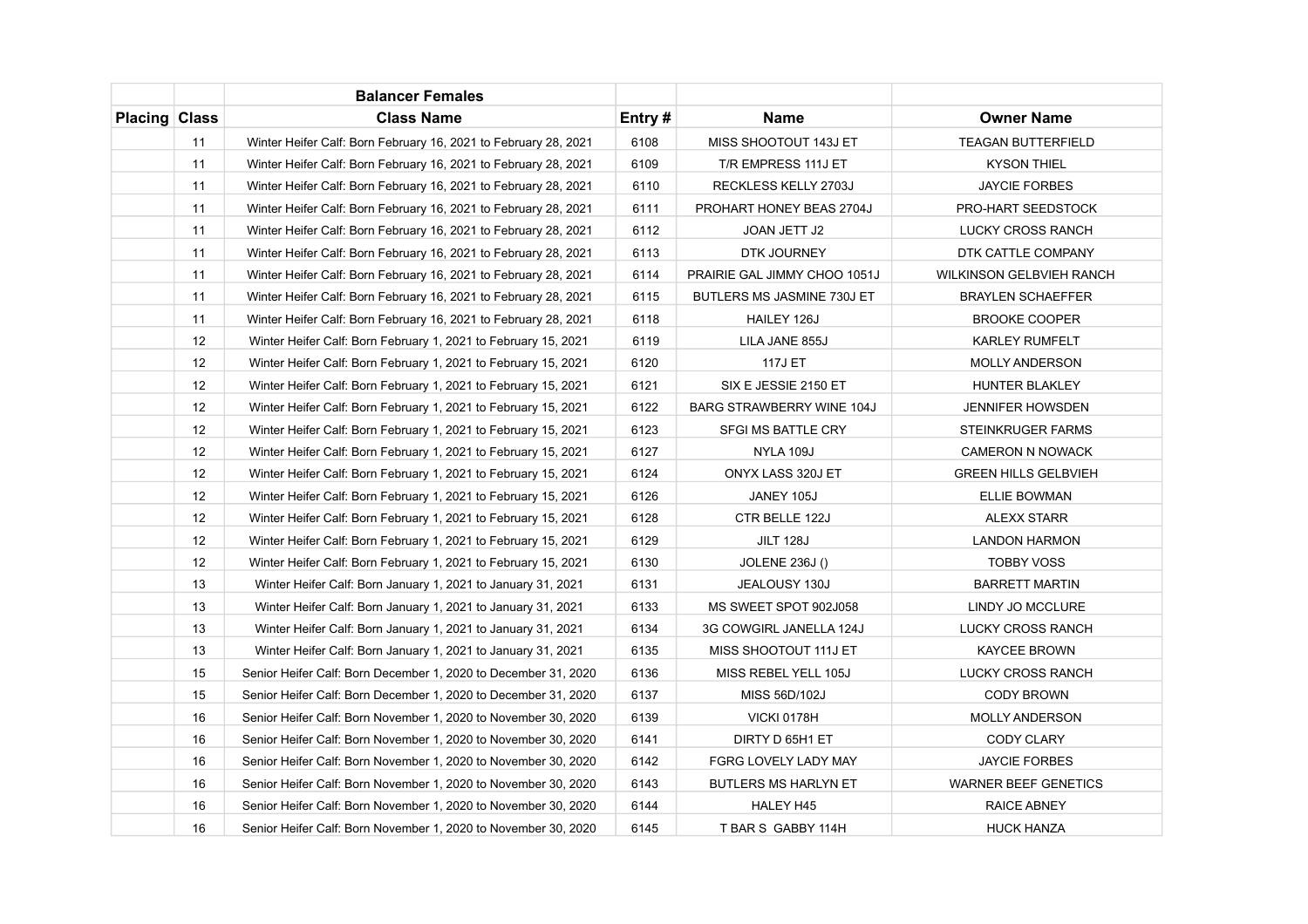|                      |    | <b>Balancer Females</b>                                           |        |                               |                                      |
|----------------------|----|-------------------------------------------------------------------|--------|-------------------------------|--------------------------------------|
| <b>Placing Class</b> |    | <b>Class Name</b>                                                 | Entry# | <b>Name</b>                   | <b>Owner Name</b>                    |
|                      | 16 | Senior Heifer Calf: Born November 1, 2020 to November 30, 2020    | 6146   | PRINCESS ET                   | <b>COLE YOUNGBLOOD</b>               |
|                      | 17 | Senior Heifer Calf: Born October 1, 2020 to October 31, 2020      | 6147   | DUCHESS 104H                  | <b>CODY CLARY</b>                    |
|                      | 17 | Senior Heifer Calf: Born October 1, 2020 to October 31, 2020      | 6148   | HEIRESS 004H                  | <b>KALE COOK</b>                     |
|                      | 17 | Senior Heifer Calf: Born October 1, 2020 to October 31, 2020      | 6149   | PRIME TIME ET                 | <b>COLE YOUNGBLOOD</b>               |
|                      | 17 | Senior Heifer Calf: Born October 1, 2020 to October 31, 2020      | 6151   | PRIMA DONNA ET                | <b>COLE YOUNGBLOOD</b>               |
|                      | 17 | Senior Heifer Calf: Born October 1, 2020 to October 31, 2020      | 6152   | DAHLIA 075H                   | <b>MAYA CARROLL</b>                  |
|                      | 18 | Senior Heifer Calf: Born September 1, 2020 to September 30, 2020  | 6153   | PROMISED A KISS ET            | <b>CODY CLARY</b>                    |
|                      | 18 | Senior Heifer Calf: Born September 1, 2020 to September 30, 2020  | 6154   | BUTLERS MS. HANNAH 512H ET    | <b>CODY A HEATH</b>                  |
|                      | 18 | Senior Heifer Calf: Born September 1, 2020 to September 30, 2020  | 6155   | <b>BUTLERS MS. HARLEY</b>     | <b>AIDAN RAAB</b>                    |
|                      | 18 | Senior Heifer Calf: Born September 1, 2020 to September 30, 2020  | 6156   | <b>HOLLY</b>                  | <b>AVARIELLE HIGHTOWER</b>           |
|                      | 18 | Senior Heifer Calf: Born September 1, 2020 to September 30, 2020  | 6157   | LHC VICKI 0137H ET            | <b>MOLLY ANDERSON</b>                |
|                      | 18 | Senior Heifer Calf: Born September 1, 2020 to September 30, 2020  | 6158   | TJB VANESSA 089H ET           | <b>TJB GELBVIEH</b>                  |
|                      | 20 | Intermediate Heifer: Born July 1, 2020 to August 31, 2020         | 6159   | HOPE 002H ET                  | JAYDA COOK                           |
|                      | 20 | Intermediate Heifer: Born July 1, 2020 to August 31, 2020         | 6160   | ANNIE B H026                  | <b>KAYCEE BROWN</b>                  |
|                      | 21 | Intermediate Heifer: Born May 1, 2020 to June 30, 2020            | 6161   | DI LEADING LADY 042H          | ELLIE BOWMAN                         |
|                      | 21 | Intermediate Heifer: Born May 1, 2020 to June 30, 2020            | 6162   | <b>DEB H447</b>               | <b>KARLEY RUMFELT</b>                |
|                      | 21 | Intermediate Heifer: Born May 1, 2020 to June 30, 2020            | 6163   | <b>GHGF TWO STEP</b>          | <b>CODY CLARY</b>                    |
|                      | 21 | Intermediate Heifer: Born May 1, 2020 to June 30, 2020            | 6164   | HILLTOPS HOT TODDY 004H       | <b>EVELYN GILBREATH</b>              |
|                      | 23 | Late Spring Yearling Heifer: Born April 1, 2020 to April 30, 2020 | 6166   | HANNA 003H                    | <b>CORBIN LOWE</b>                   |
|                      | 23 | Late Spring Yearling Heifer: Born April 1, 2020 to April 30, 2020 | 6167   | RUMFELTS TINAH96E ET          | ADDYSON L PRIMM                      |
|                      | 24 | Late Spring Yearling Heifer: Born March 1, 2020 to March 31, 2020 | 6168   | MS. HADLEY 08H                | <b>BROOKE COOPER</b>                 |
|                      | 24 | Late Spring Yearling Heifer: Born March 1, 2020 to March 31, 2020 | 6169   | PRAIRIE GAL HALLELUJAH 0067H  | <b>WILKINSON GELBVIEH RANCH</b>      |
|                      | 24 | Late Spring Yearling Heifer: Born March 1, 2020 to March 31, 2020 | 6172   | HILLTOPS HEAVEN H041          | <b>BRAD MCWILLIAMS/HILLTOP FARMS</b> |
|                      | 24 | Late Spring Yearling Heifer: Born March 1, 2020 to March 31, 2020 | 6173   | <b>EGL PROHART SUGAR H221</b> | PRO-HART SEEDSTOCK                   |
|                      | 24 | Late Spring Yearling Heifer: Born March 1, 2020 to March 31, 2020 | 6174   | ANNISSA H018 ET               | <b>SEPTEMBER FARMS</b>               |
|                      | 24 | Late Spring Yearling Heifer: Born March 1, 2020 to March 31, 2020 | 6175   | DRIP DROP H027                | <b>JENTRY JOHNSON</b>                |
|                      | 24 | Late Spring Yearling Heifer: Born March 1, 2020 to March 31, 2020 | 6177   | GALG 5H1                      | <b>RAICE ABNEY</b>                   |
|                      | 24 | Late Spring Yearling Heifer: Born March 1, 2020 to March 31, 2020 | 6178   | <b>JULIA</b>                  | <b>CODY CLARY</b>                    |
|                      | 24 | Late Spring Yearling Heifer: Born March 1, 2020 to March 31, 2020 | 6180   | 505H                          | <b>COURTNEY SPEAR</b>                |
|                      | 26 | Junior Yearling: Born January 1, 2020 to February 29, 2020        | 6181   | <b>BUTLERS MS HATTIE 53H</b>  | ALEXANDRIA RAAB                      |
|                      | 26 | Junior Yearling: Born January 1, 2020 to February 29, 2020        | 6182   | MISS HARLEY H11 ET            | <b>BRAXTON MURRAY</b>                |
|                      | 26 | Junior Yearling: Born January 1, 2020 to February 29, 2020        | 6183   | DTK HARLEY                    | DTK CATTLE COMPANY                   |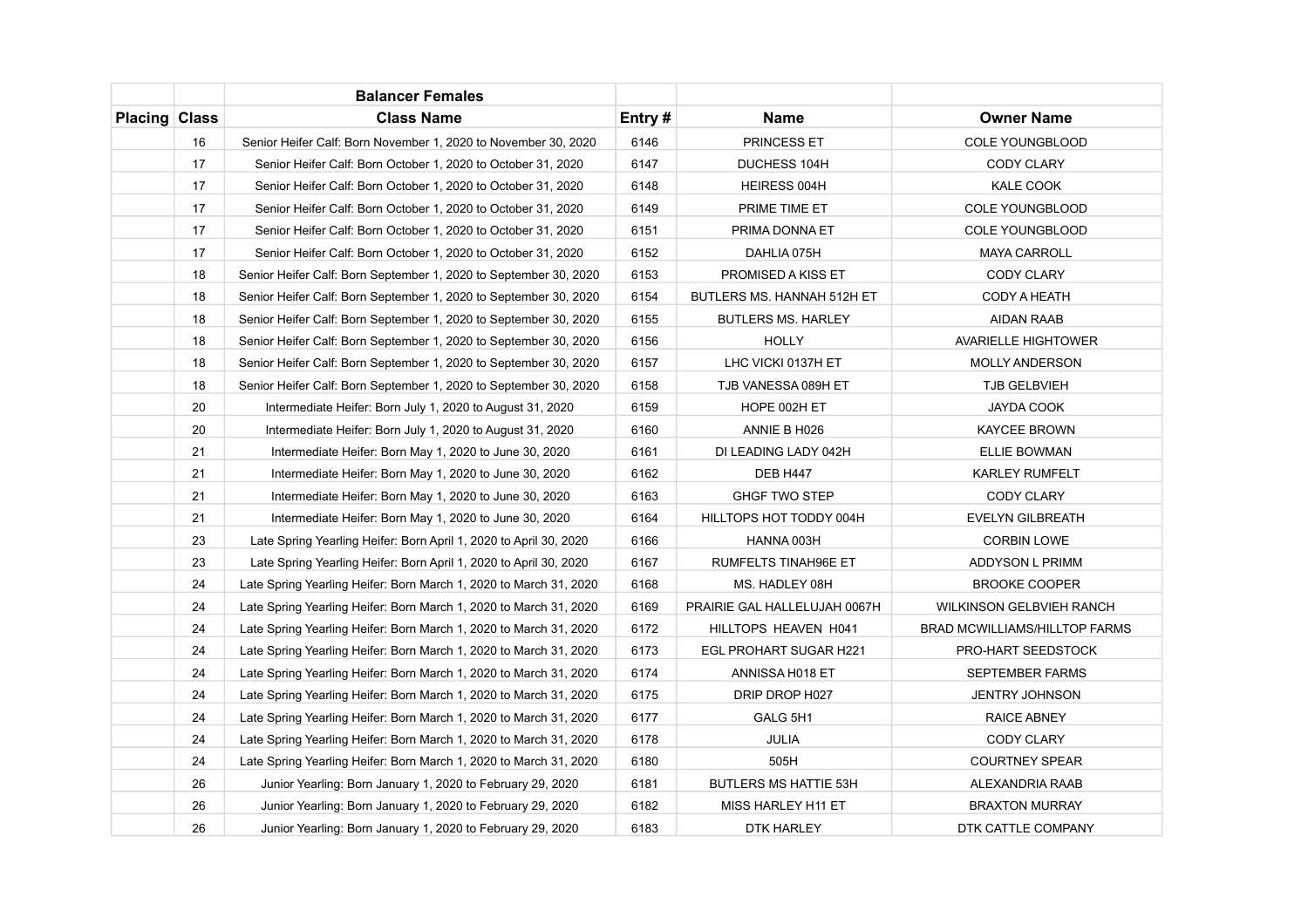|               |    | <b>Balancer Females</b>                                    |           |                        |                         |
|---------------|----|------------------------------------------------------------|-----------|------------------------|-------------------------|
| Placing Class |    | <b>Class Name</b>                                          | Entry $#$ | <b>Name</b>            | <b>Owner Name</b>       |
|               | 26 | Junior Yearling: Born January 1, 2020 to February 29, 2020 | 6184      | HOPE M 098H ET         | RAILE GELBVIEH/BALANCER |
|               | 26 | Junior Yearling: Born January 1, 2020 to February 29, 2020 | 6186      | LIGHTNING BUG H073     | <b>SEPTEMBER FARMS</b>  |
|               | 26 | Junior Yearling: Born January 1, 2020 to February 29, 2020 | 6187      | MS FLASHY 063H         | <b>BROOKE COOPER</b>    |
|               | 26 | Junior Yearling: Born January 1, 2020 to February 29, 2020 | 6188      | H45                    | <b>KANIN STONER</b>     |
|               | 26 | Junior Yearling: Born January 1, 2020 to February 29, 2020 | 6191      | NATURAL BEAUTY 027H ET | <b>ALEX BARWICK</b>     |
|               | 26 | Junior Yearling: Born January 1, 2020 to February 29, 2020 | 6192      | MISS PRIMO 009H ET     | SPENCER WALAHOSKI       |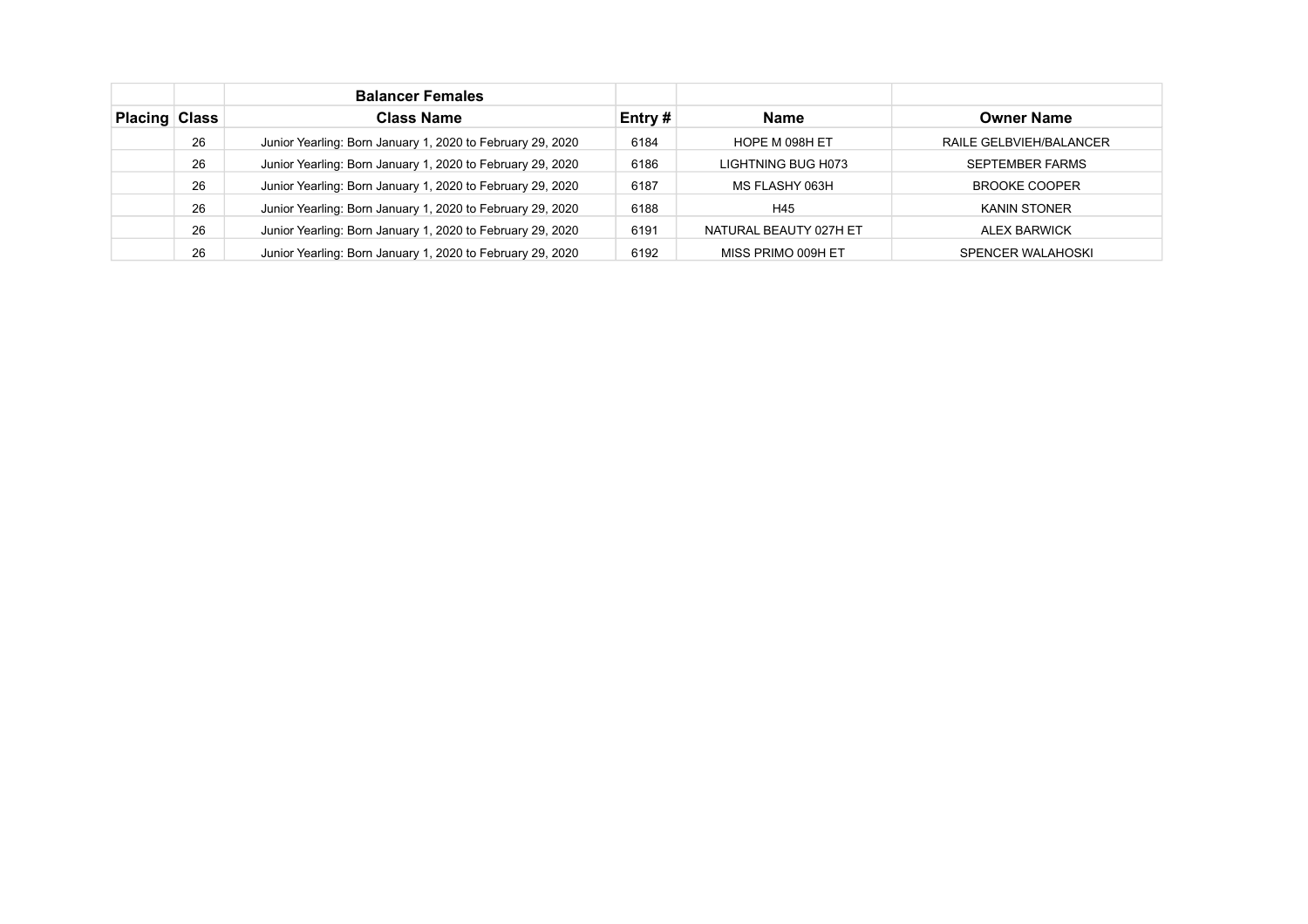| Owner Location     | <b>Show</b> | <b>Show Name</b>                        | <b>DoB</b> | Sex | Reg#        | <b>Classification % Gelbvieh</b> |           | Sire Reg #   |
|--------------------|-------------|-----------------------------------------|------------|-----|-------------|----------------------------------|-----------|--------------|
| MIDLAND, TX        | 219         | CATTLEMEN'S CONGRESS (BALANCER FEMALES) | 09/17/2019 | C   | AMGV1482963 | <b>BA</b>                        | 58.4      | AMGV1386610  |
| KAW CITY, OK       | 219         | CATTLEMEN'S CONGRESS (BALANCER FEMALES) | 03/05/2019 | С   | AMGV1455765 | BA                               | 25        | AMGV1393485  |
| BASEHOR, KS        | 219         | CATTLEMEN'S CONGRESS (BALANCER FEMALES) | 09/30/2017 | С   | AMGV1400772 | BA                               | 55.859375 | AMGV1320760  |
| KAW CITY, OK       | 219         | CATTLEMEN'S CONGRESS (BALANCER FEMALES) | 06/03/2021 | C   | AMGV1523703 | <b>BA</b>                        | 37.5      | AMGV1448912  |
| <b>BURRTON, KS</b> | 219         | CATTLEMEN'S CONGRESS (BALANCER FEMALES) | 05/15/2021 | C   | AMGV1525433 | BA                               | 53.2      | AMGV1298079  |
| SPRUCE PINE, NC    | 219         | CATTLEMEN'S CONGRESS (BALANCER FEMALES) | 05/12/2021 | С   | AMGV1525971 | BA                               | 50        | AMAN18217480 |
| <b>GARNETT, KS</b> | 219         | CATTLEMEN'S CONGRESS (BALANCER FEMALES) | 05/10/2021 | С   | AMGV1525960 | BA                               | 56.25     | AMGV1387344  |
| SMITH CENTER, KS   | 219         | CATTLEMEN'S CONGRESS (BALANCER FEMALES) | 04/16/2021 | C   | AMGV1517134 | BA                               | 53.90625  | AMGV1426307  |
| ELLENSBURG, WA     | 219         | CATTLEMEN'S CONGRESS (BALANCER FEMALES) | 04/07/2021 | C   | AMGV1516936 | BA                               | 34        | AMGV1372764  |
| JANESVILLE, IA     | 219         | CATTLEMEN'S CONGRESS (BALANCER FEMALES) | 04/06/2021 | C   | AMGV1519487 | BA                               | 50        | AMAN18578963 |
| STAPLETON, NE      | 219         | CATTLEMEN'S CONGRESS (BALANCER FEMALES) | 04/03/2021 | C   | AMGV1524848 | BA                               | 48.4      | AMGV1344969  |
| WINFIELD, KS       | 219         | CATTLEMEN'S CONGRESS (BALANCER FEMALES) | 04/02/2021 | С   | AMGV1525758 | BA                               | 43.8      | AMGV1434147  |
| LAWTON, OK         | 219         | CATTLEMEN'S CONGRESS (BALANCER FEMALES) | 04/02/2021 | С   | AMGV1516753 | BA                               | 25        | AMAN17610661 |
| ATWOOD, KS         | 219         | CATTLEMEN'S CONGRESS (BALANCER FEMALES) | 04/02/2021 | С   | AMGV1515017 | BA                               | 43.75     | AMGV1391240  |
| FRANKLIN, NE       | 219         | CATTLEMEN'S CONGRESS (BALANCER FEMALES) | 03/29/2021 | C   | AMGV1520673 | BA                               | 52.7      | AMGV1462852  |
| ATWOOD, KS         | 219         | CATTLEMEN'S CONGRESS (BALANCER FEMALES) | 03/20/2021 | С   | AMGV1510143 | BA                               | 68        | AMGV1449456  |
| PIERRE, SD         | 219         | CATTLEMEN'S CONGRESS (BALANCER FEMALES) | 03/18/2021 | С   | AMGV1517645 | BA                               | 52.4      | AMGV1469277  |
| <b>BUCKLIN, KS</b> | 219         | CATTLEMEN'S CONGRESS (BALANCER FEMALES) | 03/17/2021 | C   | AMGV1506274 | <b>BA</b>                        | 43        | AMAN19304112 |
| UPLAND, NE         | 219         | CATTLEMEN'S CONGRESS (BALANCER FEMALES) | 03/16/2021 | С   | AMGV1521681 | BA                               | 41.5      | AMGV1435416  |
| PRITCHETT, CO      | 219         | CATTLEMEN'S CONGRESS (BALANCER FEMALES) | 03/13/2021 | С   | AMGV1525966 | BA                               | 27.8      | AMGV1372764  |
| <b>HUGOTON, KS</b> | 219         | CATTLEMEN'S CONGRESS (BALANCER FEMALES) | 03/13/2021 | C   | AMGV1516620 | BA                               | 50        | AMGV1152327  |
| JANESVILLE, IA     | 219         | CATTLEMEN'S CONGRESS (BALANCER FEMALES) | 03/11/2021 | C   | AMGV1519493 | BA                               | 43.4      | AMAN18944889 |
| BENNET, NE         | 219         | CATTLEMEN'S CONGRESS (BALANCER FEMALES) | 03/10/2021 | C   | AMGV1524760 | BA                               | 25        | AMAN18849201 |
| BENNET, NE         | 219         | CATTLEMEN'S CONGRESS (BALANCER FEMALES) | 03/08/2021 | С   | AMGV1524761 | BA                               | 25        | AMAN16107774 |
| FRANKLIN, NE       | 219         | CATTLEMEN'S CONGRESS (BALANCER FEMALES) | 03/07/2021 | С   | AMGV1526146 | BA                               | 25        | AMAN18849201 |
| <b>BRUNING, NE</b> | 219         | CATTLEMEN'S CONGRESS (BALANCER FEMALES) | 03/06/2021 | С   | AMGV1509349 | BA                               | 46.1      | AMGV1382714  |
| MODEL, CO          | 219         | CATTLEMEN'S CONGRESS (BALANCER FEMALES) | 03/06/2021 | С   | AMGV1513373 | BA                               | 49.609375 | AMGV1388325  |
| COLUMBUS, KS       | 219         | CATTLEMEN'S CONGRESS (BALANCER FEMALES) | 03/03/2021 | C   | AMGV1506160 | <b>BA</b>                        | 62.5      | AMGV1426401  |
| CARTHAGE, MO       | 219         | CATTLEMEN'S CONGRESS (BALANCER FEMALES) | 03/02/2021 | C   | AMGV1525967 | BA                               | 49.6      | AMGV1442637  |
| KAW CITY, OK       | 219         | CATTLEMEN'S CONGRESS (BALANCER FEMALES) | 03/01/2021 | С   | AMGV1524911 | BA                               | 46.9      | AMGV1393485  |
| PIERRE, SD         | 219         | CATTLEMEN'S CONGRESS (BALANCER FEMALES) | 03/01/2021 | С   | AMGV1515388 | BA                               | 45        | AMGV1436201  |
| SAINT FRANCIS, KS  | 219         | CATTLEMEN'S CONGRESS (BALANCER FEMALES) | 02/28/2021 | C   | AMGV1518092 | BA                               | 43.8      | AMGV1402524  |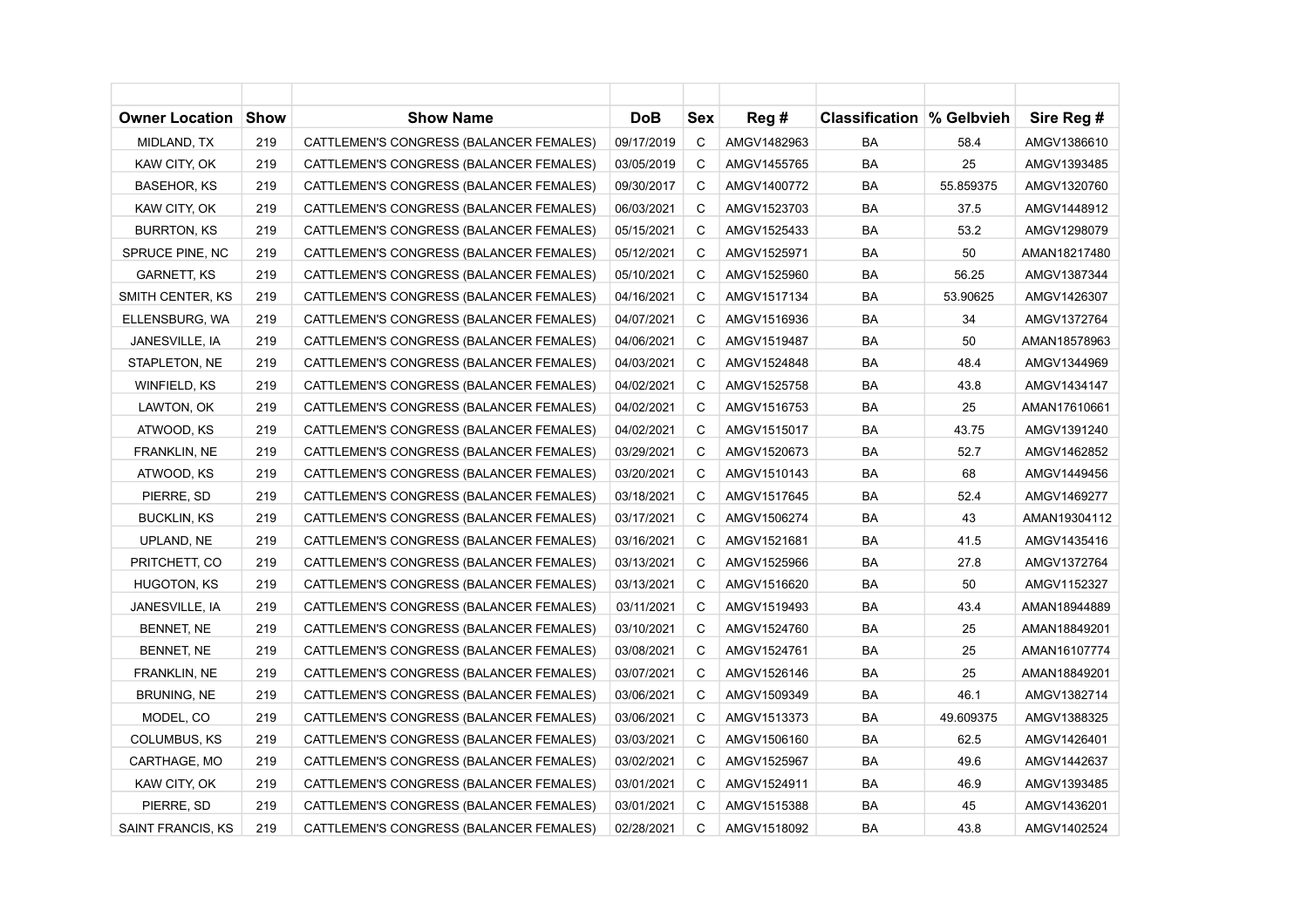| Owner Location        | <b>Show</b> | <b>Show Name</b>                        | <b>DoB</b> | Sex | Reg #       | <b>Classification % Gelbvieh</b> |           | Sire Reg #   |
|-----------------------|-------------|-----------------------------------------|------------|-----|-------------|----------------------------------|-----------|--------------|
| ATKINSON, NE          | 219         | CATTLEMEN'S CONGRESS (BALANCER FEMALES) | 02/28/2021 | C   | AMGV1510698 | <b>BA</b>                        | 26.171875 | AMAN18907995 |
| KAW CITY, OK          | 219         | CATTLEMEN'S CONGRESS (BALANCER FEMALES) | 02/27/2021 | C   | AMGV1523704 | BA                               | 25        | AMGV1393485  |
| DE SMET, SD           | 219         | CATTLEMEN'S CONGRESS (BALANCER FEMALES) | 02/26/2021 | С   | AMGV1513452 | BA                               | 29.8      | AMAN18875709 |
| PUEBLO, CO            | 219         | CATTLEMEN'S CONGRESS (BALANCER FEMALES) | 02/26/2021 | C   | AMGV1513453 | <b>BA</b>                        | 27.746875 | AMAN18875709 |
| ATWOOD, KS            | 219         | CATTLEMEN'S CONGRESS (BALANCER FEMALES) | 02/26/2021 | C   | AMGV1515011 | BA                               | 62.5      | AMGV844875   |
| JANESVILLE, IA        | 219         | CATTLEMEN'S CONGRESS (BALANCER FEMALES) | 02/24/2021 | C   | AMGV1519499 | BA                               | 37.5      | AMAN18944889 |
| MODEL, CO             | 219         | CATTLEMEN'S CONGRESS (BALANCER FEMALES) | 02/23/2021 | C   | AMGV1510825 | BA                               | 66.696875 | AMGV1438051  |
| HAGERSTOWN, IN        | 219         | CATTLEMEN'S CONGRESS (BALANCER FEMALES) | 02/19/2021 | C   | AMGV1520830 | BA                               | 50        | AMGV1212970  |
| BURDETT, KS           | 219         | CATTLEMEN'S CONGRESS (BALANCER FEMALES) | 02/16/2021 | C   | AMGV1516601 | BA                               | 52.4      | AMGV1298079  |
| PHILLIPSBURG, MO      | 219         | CATTLEMEN'S CONGRESS (BALANCER FEMALES) | 02/15/2021 | C   | AMGV1526143 | BA                               | 43.3      | AMGV1452507  |
| MARION, NC            | 219         | CATTLEMEN'S CONGRESS (BALANCER FEMALES) | 02/15/2021 | C   | AMGV1528497 | <b>BA</b>                        | 56.3      | AMGV1448912  |
| OOLOGAH, OK           | 219         | CATTLEMEN'S CONGRESS (BALANCER FEMALES) | 02/14/2021 | C   | AMGV1522505 | BA                               | 25        | AMAR1371275  |
| ALMA, NE              | 219         | CATTLEMEN'S CONGRESS (BALANCER FEMALES) | 02/12/2021 | С   | AMGV1517171 | BA                               | 37.5      | AMGV1454909  |
| UPLAND, NE            | 219         | CATTLEMEN'S CONGRESS (BALANCER FEMALES) | 02/12/2021 | C   | AMGV1515582 | BA                               | 39.5      | AMGV1381443  |
| BLAND, MO             | 219         | CATTLEMEN'S CONGRESS (BALANCER FEMALES) | 02/10/2021 | C   | AMGV1519178 | BA                               | 62.5      | AMGV1350470  |
| <b>MOUNT ULLA, NC</b> | 219         | CATTLEMEN'S CONGRESS (BALANCER FEMALES) | 02/08/2021 | C   | AMGV1525974 | BA                               | 51.171875 | AMGV1298079  |
| LEWIS, KS             | 219         | CATTLEMEN'S CONGRESS (BALANCER FEMALES) | 02/06/2021 | C   | AMGV1516898 | BA                               | 31.25     | AMGV1455767  |
| STAPLETON, NE         | 219         | CATTLEMEN'S CONGRESS (BALANCER FEMALES) | 02/02/2021 | C   | AMGV1524429 | BA                               | 50        | AMAN17707279 |
| ORLANDO, OK           | 219         | CATTLEMEN'S CONGRESS (BALANCER FEMALES) | 02/02/2021 | C   | AMGV1516603 | BA                               | 37.109375 | AMGV1442637  |
| BRUNING, NE           | 219         | CATTLEMEN'S CONGRESS (BALANCER FEMALES) | 02/01/2021 | С   | AMGV1509286 | BA                               | 42.1875   | AMGV1339983  |
| PERKINSTON, MS        | 219         | CATTLEMEN'S CONGRESS (BALANCER FEMALES) | 01/30/2021 | С   | AMGV1516604 | BA                               | 58.6      | AMGV1298079  |
| HUGOTON, KS           | 219         | CATTLEMEN'S CONGRESS (BALANCER FEMALES) | 01/15/2021 | C   | AMGV1507698 | BA                               | 46.9      | AMGV1298079  |
| ATWOOD, KS            | 219         | CATTLEMEN'S CONGRESS (BALANCER FEMALES) | 01/13/2021 | C   | AMGV1510132 | BA                               | 53.1      | AMGV1288657  |
| DWIGHT, KS            | 219         | CATTLEMEN'S CONGRESS (BALANCER FEMALES) | 01/12/2021 | C   | AMGV1510683 | BA                               | 26.171875 | AMAN18907995 |
| ATWOOD, KS            | 219         | CATTLEMEN'S CONGRESS (BALANCER FEMALES) | 12/28/2020 | C   | AMGV1510580 | BA                               | 43.8      | AMGV1448912  |
| DWIGHT, KS            | 219         | CATTLEMEN'S CONGRESS (BALANCER FEMALES) | 12/26/2020 | C   | AMGV1510557 | BA                               | 34.8      | AMGV1381432  |
| MARION, NC            | 219         | CATTLEMEN'S CONGRESS (BALANCER FEMALES) | 11/28/2020 | C   | AMGV1510720 | BA                               | 50        | AMAN17808532 |
| SALUDA, SC            | 219         | CATTLEMEN'S CONGRESS (BALANCER FEMALES) | 11/04/2020 | C   | AMGV1509670 | <b>BA</b>                        | 55.859375 | AMGV1442637  |
| DE SMET, SD           | 219         | CATTLEMEN'S CONGRESS (BALANCER FEMALES) | 11/04/2020 | C   | AMGV1510288 | BA                               | 31.1      | AMAN18434747 |
| ARAPAHOE, NE          | 219         | CATTLEMEN'S CONGRESS (BALANCER FEMALES) | 11/02/2020 | C   | AMGV1504841 | BA                               | 55.859375 | AMGV1442637  |
| SHAWNEE, OK           | 219         | CATTLEMEN'S CONGRESS (BALANCER FEMALES) | 11/02/2020 | C   | AMGV1510864 | BA                               | 50        | AMGV1393485  |
| LAWTON, OK            | 219         | CATTLEMEN'S CONGRESS (BALANCER FEMALES) | 11/02/2020 | C   | AMGV1509977 | BA                               | 50        | AMGV1402524  |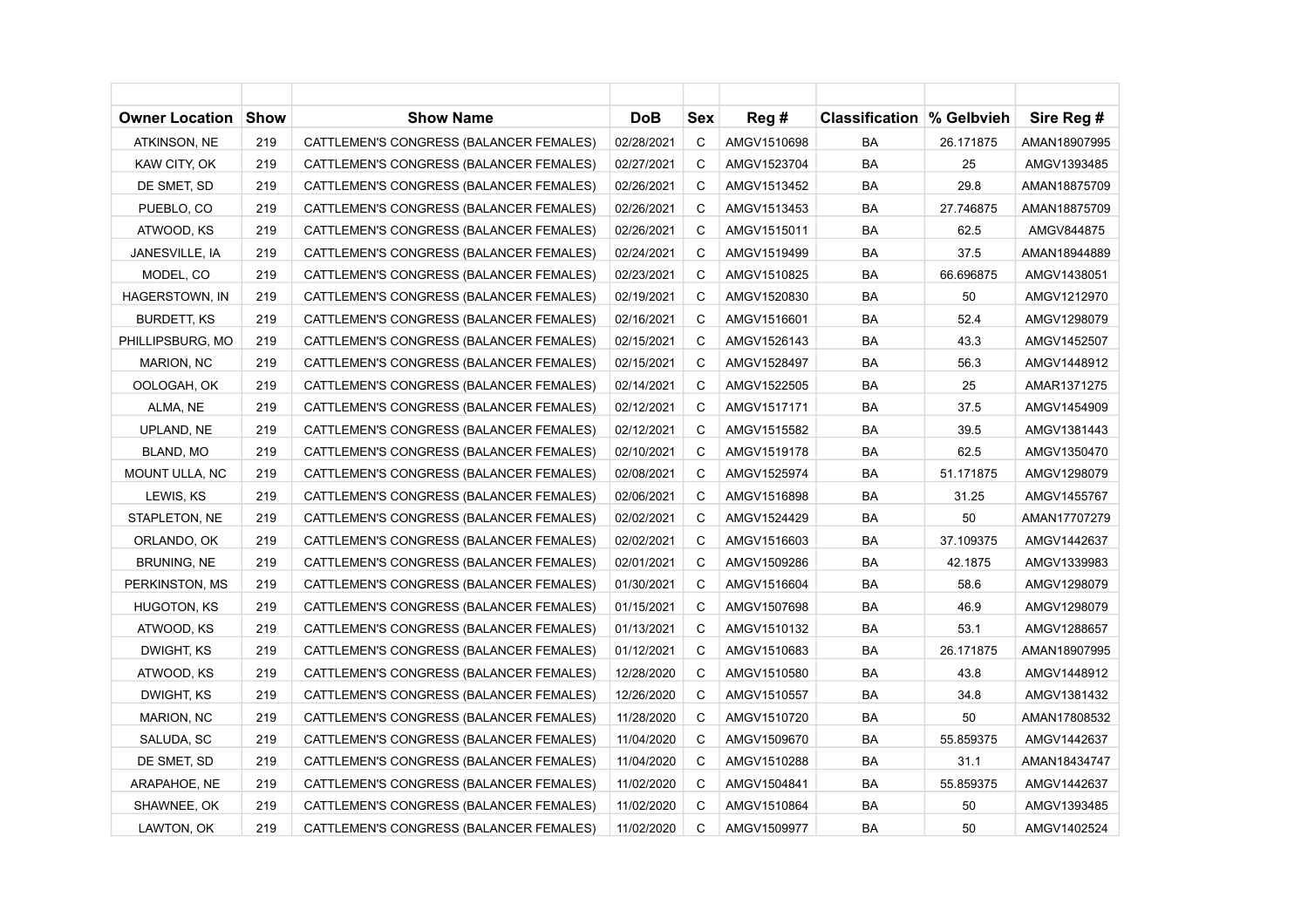| Owner Location      | Show | <b>Show Name</b>                        | <b>DoB</b> | Sex | Reg #       | <b>Classification % Gelbvieh</b> |            | Sire Reg #   |
|---------------------|------|-----------------------------------------|------------|-----|-------------|----------------------------------|------------|--------------|
| <b>COLUMBUS, KS</b> | 219  | CATTLEMEN'S CONGRESS (BALANCER FEMALES) | 11/02/2020 | C   | AMGV1508050 | BA                               | 50         | AMAN18217480 |
| SALUDA, SC          | 219  | CATTLEMEN'S CONGRESS (BALANCER FEMALES) | 10/23/2020 | C   | AMGV1513914 | BA                               | 43.8       | AMGV1396148  |
| LINDSAY, OK         | 219  | CATTLEMEN'S CONGRESS (BALANCER FEMALES) | 10/21/2020 | C   | AMGV1510855 | BA                               | 50         | AMGV1393485  |
| COLUMBUS, KS        | 219  | CATTLEMEN'S CONGRESS (BALANCER FEMALES) | 10/17/2020 | C   | AMGV1508064 | <b>BA</b>                        | 50         | AMAN18217480 |
| COLUMBUS, KS        | 219  | CATTLEMEN'S CONGRESS (BALANCER FEMALES) | 10/11/2020 | C   | AMGV1508062 | BA                               | 50         | AMAN18217480 |
| RAYMORE, MO         | 219  | CATTLEMEN'S CONGRESS (BALANCER FEMALES) | 10/01/2020 | C   | AMGV1505862 | BA                               | 61.71875   | AMGV1418856  |
| SALUDA, SC          | 219  | CATTLEMEN'S CONGRESS (BALANCER FEMALES) | 09/28/2020 | C   | AMGV1525760 | BA                               | 25         | AMAN18217480 |
| YUKON, OK           | 219  | CATTLEMEN'S CONGRESS (BALANCER FEMALES) | 09/27/2020 | C   | AMGV1506749 | BA                               | 50         | AMGV1038726  |
| MARKLE, IN          | 219  | CATTLEMEN'S CONGRESS (BALANCER FEMALES) | 09/20/2020 | C   | AMGV1504589 | BA                               | 68.8       | AMGV1247854  |
| LACYGNE, KS         | 219  | CATTLEMEN'S CONGRESS (BALANCER FEMALES) | 09/09/2020 | C   | AMGV1499540 | BA                               | 50         | AMGV1425730  |
| MARION, NC          | 219  | CATTLEMEN'S CONGRESS (BALANCER FEMALES) | 09/09/2020 | C   | AMGV1511823 | BA                               | 50         | AMAN17808532 |
| CHICKAMAUGA, GA     | 219  | CATTLEMEN'S CONGRESS (BALANCER FEMALES) | 09/07/2020 | С   | AMGV1501370 | BA                               | 50         | AMGV1448912  |
| LINDSAY, OK         | 219  | CATTLEMEN'S CONGRESS (BALANCER FEMALES) | 08/28/2020 | C   | AMGV1499852 | BA                               | 25         | AMAN17954726 |
| DWIGHT, KS          | 219  | CATTLEMEN'S CONGRESS (BALANCER FEMALES) | 08/17/2020 | C   | AMGV1504973 | BA                               | 50         | AMGV1298079  |
| LEWIS, KS           | 219  | CATTLEMEN'S CONGRESS (BALANCER FEMALES) | 06/01/2020 | C   | AMGV1481793 | BA                               | 40.6       | AMAN19304112 |
| PHILLIPSBURG, MO    | 219  | CATTLEMEN'S CONGRESS (BALANCER FEMALES) | 05/18/2020 | C   | AMGV1509071 | BA                               | 56.3       | AMGV1396148  |
| SALUDA, SC          | 219  | CATTLEMEN'S CONGRESS (BALANCER FEMALES) | 05/11/2020 | C   | AMGV1497163 | BA                               | 64.0625    | AMGV1391116  |
| ORONOGO, MO         | 219  | CATTLEMEN'S CONGRESS (BALANCER FEMALES) | 05/04/2020 | C   | AMGV1489496 | BA                               | 51.8       | AMGV1393438  |
| WINFIELD, KS        | 219  | CATTLEMEN'S CONGRESS (BALANCER FEMALES) | 04/03/2020 | C   | AMGV1489319 | BA                               | 61.71875   | AMGV1396471  |
| JASPER, MO          | 219  | CATTLEMEN'S CONGRESS (BALANCER FEMALES) | 04/01/2020 | C   | AMGV1490659 | BA                               | 37.5       | AMAN18827828 |
| <b>BURDETT, KS</b>  | 219  | CATTLEMEN'S CONGRESS (BALANCER FEMALES) | 03/27/2020 | C   | AMGV1487969 | BA                               | 67.4       | AMGV1426671  |
| MODEL, CO           | 219  | CATTLEMEN'S CONGRESS (BALANCER FEMALES) | 03/25/2020 | C   | AMGV1480363 | BA                               | 54.296875  | AMGV1433346  |
| ASBURY, MO          | 219  | CATTLEMEN'S CONGRESS (BALANCER FEMALES) | 03/22/2020 | C   | AMGV1489492 | BA                               | 61.2       | AMGV1393438  |
| PUEBLO, CO          | 219  | CATTLEMEN'S CONGRESS (BALANCER FEMALES) | 03/18/2020 | C   | AMGV1491503 | BA                               | 41.2       | AMGV1372783  |
| FRANKLIN, NE        | 219  | CATTLEMEN'S CONGRESS (BALANCER FEMALES) | 03/17/2020 | C   | AMGV1508977 | BA                               | 50         | AMAN14791623 |
| MAQUOKETA, IA       | 219  | CATTLEMEN'S CONGRESS (BALANCER FEMALES) | 03/11/2020 | C   | AMGV1483358 | BA                               | 48.2421875 | AMGV1329053  |
| SHAWNEE, OK         | 219  | CATTLEMEN'S CONGRESS (BALANCER FEMALES) | 03/07/2020 | C   | AMGV1492456 | BA                               | 67.16875   | AMGV1337128  |
| SALUDA, SC          | 219  | CATTLEMEN'S CONGRESS (BALANCER FEMALES) | 03/05/2020 | C   | AMGV1497151 | BA                               | 37.5       | AMGV1233394  |
| CARTHAGE, MO        | 219  | CATTLEMEN'S CONGRESS (BALANCER FEMALES) | 03/02/2020 | C   | AMGV1499882 | BA                               | 67.1875    | AMGV1247854  |
| MARKLE, IN          | 219  | CATTLEMEN'S CONGRESS (BALANCER FEMALES) | 02/26/2020 | C   | AMGV1490651 | BA                               | 50         | AMGV1212970  |
| KINGFISHER, OK      | 219  | CATTLEMEN'S CONGRESS (BALANCER FEMALES) | 02/25/2020 | C   | AMGV1495104 | BA                               | 39.84375   | AMAN18217480 |
| JANESVILLE, IA      | 219  | CATTLEMEN'S CONGRESS (BALANCER FEMALES) | 02/22/2020 | C   | AMGV1489428 | BA                               | 37.5       | AMAN18875709 |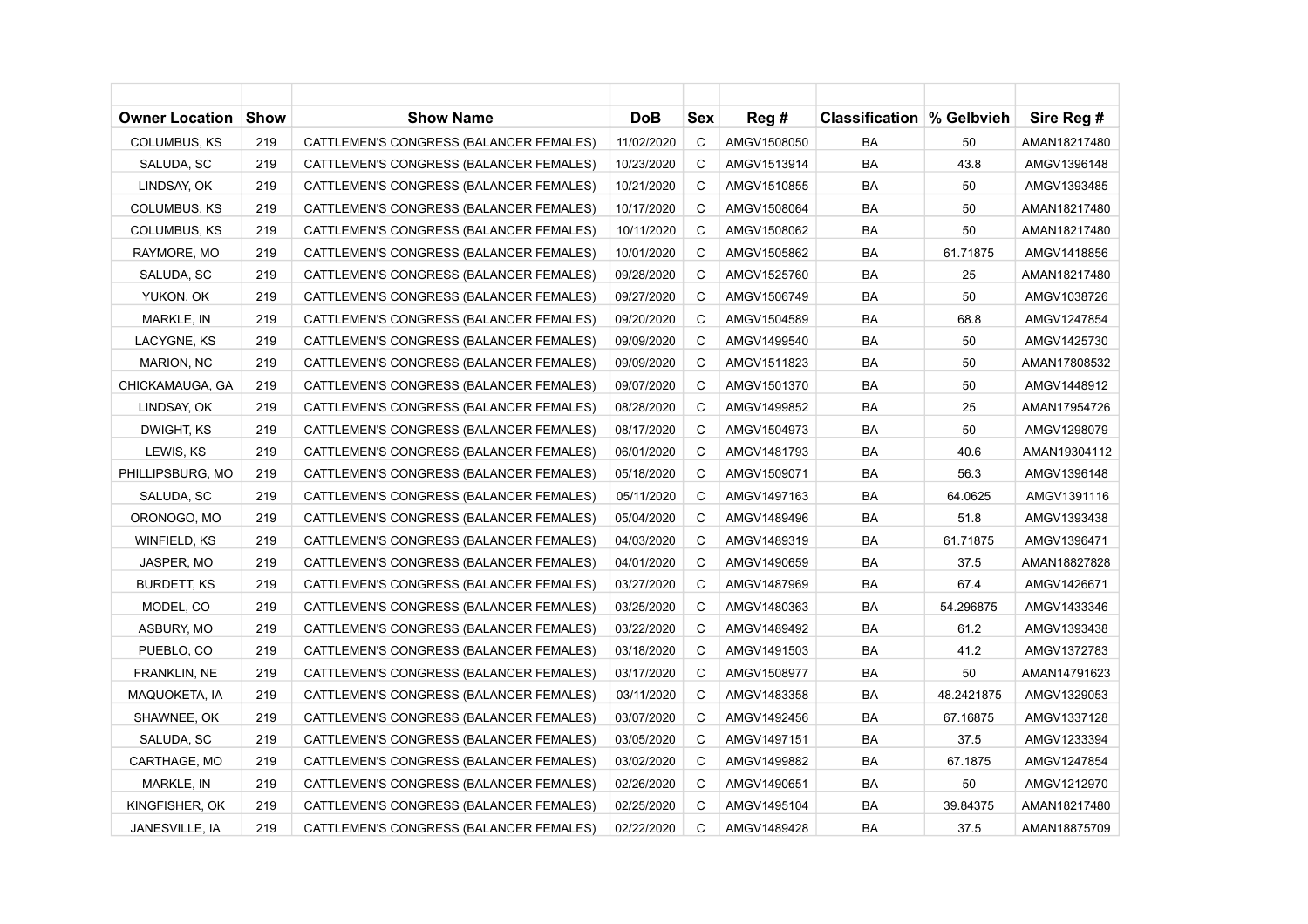| <b>Owner Location</b> | <b>Show</b> | <b>Show Name</b>                        | DoB        | <b>Sex</b> | Req#        | <b>Classification \% Gelbvieh</b> |      | Sire Reg #   |
|-----------------------|-------------|-----------------------------------------|------------|------------|-------------|-----------------------------------|------|--------------|
| SAINT FRANCIS, KS     | 219         | CATTLEMEN'S CONGRESS (BALANCER FEMALES) | 02/21/2020 |            | AMGV1493734 | BA                                | 37.5 | AMAN18578965 |
| FRANKLIN, NE          | 219         | CATTLEMEN'S CONGRESS (BALANCER FEMALES) | 02/15/2020 | C          | AMGV1508967 | BA                                | 62.5 | AMGV1298079  |
| <b>BURDETT, KS</b>    | 219         | CATTLEMEN'S CONGRESS (BALANCER FEMALES) | 02/15/2020 | C.         | AMGV1492482 | BA                                | 28.2 | AMAR1667094  |
| <b>BLUEJACKET, OK</b> | 219         | CATTLEMEN'S CONGRESS (BALANCER FEMALES) | 02/15/2020 |            | AMGV1486135 | BA                                | 50   | AMAN13592905 |
| ORLEANS, NE           | 219         | CATTLEMEN'S CONGRESS (BALANCER FEMALES) | 02/04/2020 |            | AMGV1487641 | BA                                | 28.1 | AMGV1357203  |
| OVERTON, NE           | 219         | CATTLEMEN'S CONGRESS (BALANCER FEMALES) | 01/24/2020 |            | AMGV1479041 | BA                                | 50   | AMAN18217480 |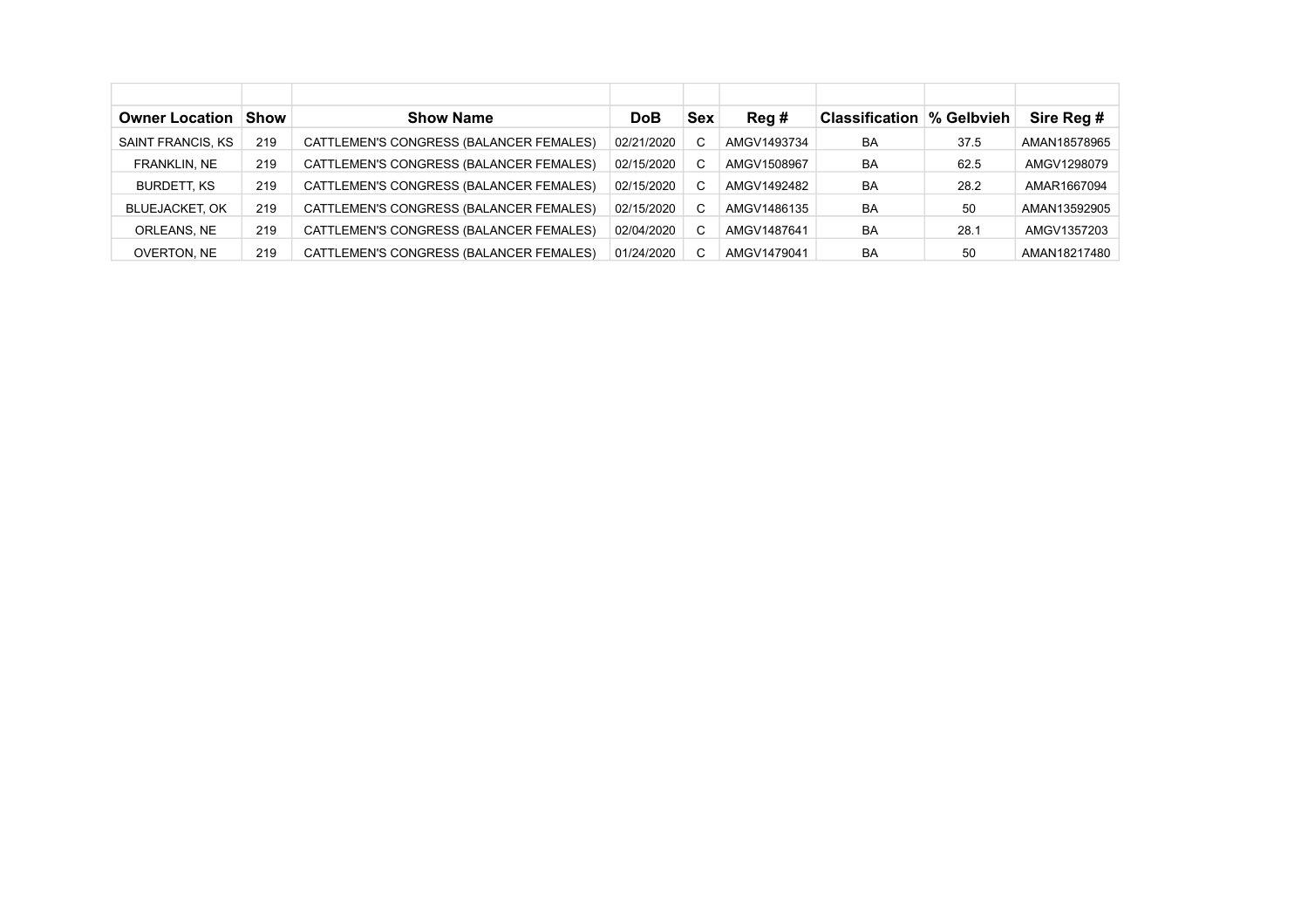| <b>Sire Name</b>                        | Dam Reg #    | <b>Dam Name</b>                | *Exhibitor | <b>Exhibitor Name</b> | <b>Exhibitor Location Owner Breeder</b> |        |        |
|-----------------------------------------|--------------|--------------------------------|------------|-----------------------|-----------------------------------------|--------|--------|
| T BAR S ACE'S HIGH 209D                 | AMGV1296619  | <b>BEAS 4709B</b>              |            |                       |                                         | 158915 |        |
| FIRST STEP 7549E                        | AMAN17682771 | DOBSON EMPRESS 301A            | 150986     | <b>KYSON THIEL</b>    | KAW CITY, OK                            | 150986 | 150986 |
| <b>LONG HAUL</b>                        | AMGV1301773  | <b>TRIPLE K BODACIOUS GIRL</b> |            |                       |                                         | 153818 |        |
| REBEL YELL 804F ET                      | AMGV1455765  | EMPRESS 908G ET                |            |                       |                                         | 150986 |        |
| EGL LIFELINE B101                       | AMGV1288655  | 3G COWGIRL BANSHEE 484B        |            |                       |                                         | 161014 |        |
| COLBURN PRIMO 5153                      | AMGV1024464  | CONTESSA 310T                  |            |                       |                                         | 151808 |        |
| MERCEDES 254E27                         | AMGV1447032  | MS CAPTIVATING 254G363         |            |                       |                                         | 161092 |        |
| OVER FINAL LINE 16F                     | AMGV1260162  | A PRETTY ONE 331A              |            |                       |                                         | 3592   |        |
| DOC HOLLIDAY D100 ET                    | AMGV1298203  | <b>BLACKBIRD B351</b>          |            |                       |                                         | 161010 |        |
| SAV RAINFALL 6846                       | AMGV1147951  | <b>TULIP</b>                   |            |                       |                                         | 51469  |        |
| MR. PAYWEIGHT 19C ET                    | AMGV1322488  | TPG MS MATRON 503C ET          |            |                       |                                         | 425    |        |
| BLACK JACK 801F                         | AMGV1489317  | 770E                           |            |                       |                                         | 156546 |        |
| C&C MCKINLEY 3000 EXAR                  | AMGV1203449  | <b>BVLK 148Y</b>               |            |                       |                                         | 160388 |        |
| <b>BENNETT D922</b>                     | AMGV1444095  | MISS BLACKLIST 919G            |            |                       |                                         | 155118 |        |
| 901G                                    | AMGV1460849  | <b>MS CASH 893F OF 379</b>     |            |                       |                                         | 145430 |        |
| 3G GRAND ENTRY 933G                     | AMGV1427493  | 3G COWGIRL FAME 820F           |            |                       |                                         | 155118 |        |
| 920G                                    | AMGV1306308  | 1046Y ET                       |            |                       |                                         | 698    |        |
| PVF METROPOLIS 8178                     | AMGV1414499  | COWGIRL 830F                   |            |                       |                                         | 53691  |        |
| 815F                                    | AMGV1521520  | MISS BRANDEDMAN 914G           |            |                       |                                         | 36468  |        |
| DOC HOLLIDAY D100 ET                    | AMGV1345933  | VIVIAN C1083                   |            |                       |                                         | 16420  |        |
| NEXT STEP 285X72                        | AMAN17926058 | KKAC EMERALD 403B              |            |                       |                                         | 143229 |        |
| PVF BLACKLIST 7077                      | AMGV1256679  | DTKF BETTY'S SUNSHINE          |            |                       |                                         | 51469  |        |
| <b>SCHILLING'S R&amp;L CONFIDENTIAL</b> | AMGV1265679  | PROMISES A701 ET               |            |                       |                                         | 158592 |        |
| SAV BRILLIANCE 8077                     | AMGV1265679  | PROMISES A701 ET               |            |                       |                                         | 158592 |        |
| SCHILLING'S R&L CONFIDENTIAL            | AMGV1265679  | PROMISES A701 ET               |            |                       |                                         | 21204  |        |
| FLYING H 355Z/CASH 56E ET               | AMGV1459651  | TPG MS NOTE 8112F ET           |            |                       |                                         | 158663 |        |
| PLAINSMAN ECLIPSE 7104E                 | AMGV1271508  | PRAIRIE GAL 3086A              |            |                       |                                         | 7007   |        |
| 4T PURE PROFIT ET                       | AMGV1406915  | 722E                           |            |                       |                                         | 148624 |        |
| MAN O' WAR F825                         | AMGV1164192  | X205                           |            |                       |                                         | 154186 |        |
| FIRST STEP 7549E                        | AMGV1383407  | ELLY ZENDT 702E ET             | 150986     | <b>KYSON THIEL</b>    | KAW CITY, OK                            | 150986 | 150986 |
| 807F                                    | AMGV1385621  | 6126D                          |            |                       |                                         | 152985 |        |
| <b>ENTERPRISE E080</b>                  | AMGV1407941  | MS RED OAK M 7104E             |            |                       |                                         | 144016 |        |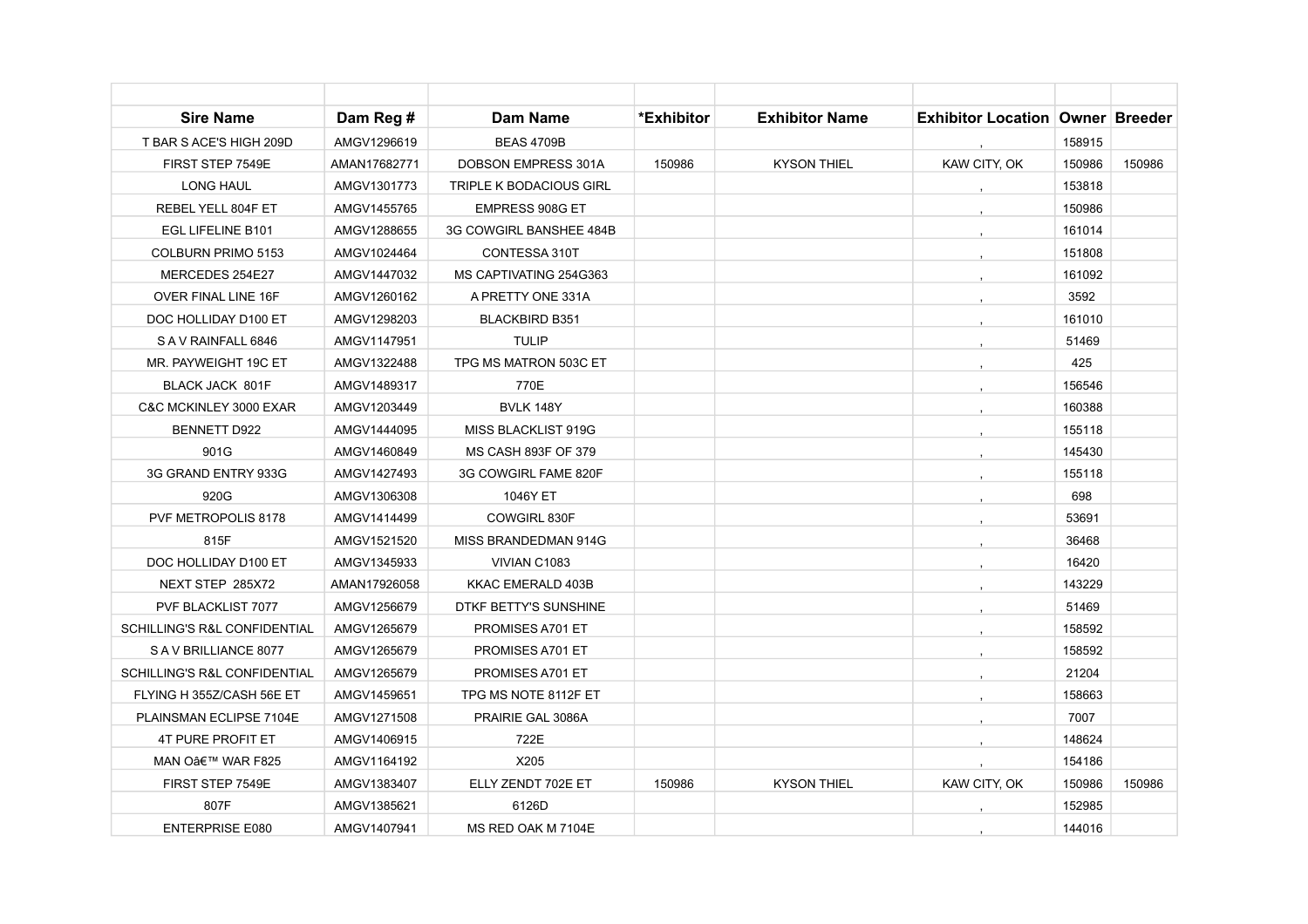| <b>Sire Name</b>                 | Dam Reg #    | <b>Dam Name</b>           | *Exhibitor | <b>Exhibitor Name</b>   | <b>Exhibitor Location   Owner   Breeder</b> |        |        |
|----------------------------------|--------------|---------------------------|------------|-------------------------|---------------------------------------------|--------|--------|
| SB SHOOTOUT 725                  | AMGV1272465  | CTR LASS 3200A            |            |                         |                                             | 160052 |        |
| FIRST STEP 7549E                 | AMAN17682771 | DOBSON EMPRESS 301A       |            |                         |                                             | 150986 |        |
| <b>KR SYNERGY</b>                | AMGV1296615  | <b>BEAS 4705B</b>         |            |                         |                                             | 144455 |        |
| <b>KR SYNERGY</b>                | AMGV1402666  | 7712E                     |            |                         |                                             | 7008   |        |
| <b>BLACK IMPACT 3960N</b>        | AMGV1402707  | PROMIZQUES PROMISE ET     |            |                         |                                             | 155118 |        |
| PVF BLACKLIST 7077               | AMGV1388365  | DESTINY'S 211E            |            |                         |                                             | 51469  |        |
| <b>FRANCHISE F806</b>            | AMGV1452030  | PRAIRIE GAL GLAMOUR 9043G |            |                         |                                             | 7007   |        |
| <b>BUTLERS BISMARCK 512Z</b>     | AMGV1212947  | <b>BUTLERS JULIE 730Z</b> |            |                         |                                             | 158189 |        |
| <b>EGL LIFELINE B101</b>         | AMGV1455540  | <b>HAILEY 911G</b>        |            |                         |                                             | 151508 |        |
| <b>RIPTIDE 710E 930G</b>         | AMGV1453653  | LILAH 855F                |            |                         |                                             | 149236 |        |
| REBEL YELL 804F ET               | AMGV1498055  | 17A                       | 50829      | <b>MOLLY ANDERSON</b>   | <b>MARION, NC</b>                           | 50829  | 50829  |
| WEBR TC CARD SHARK 1015          | AMGV1245766  | RED JESSICA 201A          |            |                         |                                             | 161087 |        |
| <b>INDEPENDENCE 21G</b>          | AMGV1516944  | MS. FIRE STORM 603D       |            |                         |                                             | 158794 |        |
| <b>BATTLE CRY</b>                | AMGV1392229  | RCO ROCK N ROLL E172 ET   |            |                         |                                             | 36468  |        |
| <b>BROK FINAL DIMENSION 601D</b> | AMGV1331775  | 541C                      | 148667     | <b>CAMERON N NOWACK</b> | BLAND, MO                                   | 148667 | 148667 |
| EGL LIFELINE B101                | AMGV1272465  | CTR LASS 3200A            |            |                         |                                             | 12119  |        |
| FIRST ROUND PICK 9824G ET        | AMGV1425041  | 809F                      |            |                         |                                             | 157909 |        |
| KG JUSTIFIED 3023                | AMGV1358481  | TPG MS WAR BELLE 614D ET  |            |                         |                                             | 141994 |        |
| MAN O' WAR F825                  | AMAN16578507 | <b>GRAHAMS JILT J15</b>   |            |                         |                                             | 161090 |        |
| <b>TWINOAK ASTRONAUT 494C ET</b> | AMAN18129184 | <b>BRUNING POPPY 2655</b> |            |                         |                                             | 152659 |        |
| EGL LIFELINE B101                | AMGV1455538  | <b>BOO WHO 918G</b>       |            |                         |                                             | 159170 |        |
| EGL LIFELINE B101                | AMGV1455549  | GOLDEN GIRL 902G ET       |            |                         |                                             | 159932 |        |
| 3G BIG STAR 487B                 | AMGV1256688  | 3G COWGIRL ANNIE 307A     |            |                         |                                             | 155118 |        |
| SB SHOOTOUT 725                  | AMGV1272465  | CTR LASS 3200A            |            |                         |                                             | 156511 |        |
| REBEL YELL 804F ET               | AMGV1448930  | <b>VB F657</b>            |            |                         |                                             | 155118 |        |
| LIFELINE 56D                     | AMGV1444126  | MISS PRIMO 541/904F       |            |                         |                                             | 142469 |        |
| <b>SAC CONVERSATION</b>          | AMGV1393923  | <b>NIKI 701E</b>          |            |                         |                                             | 50829  |        |
| MAN O' WAR F825                  | AMGV1372998  | DELILAH 655D              |            |                         |                                             | 157739 |        |
| STEVENSON TURNING POINT          | AMGV1448891  | T BAR S MISS TOOTSIE 115F |            |                         |                                             | 144455 |        |
| MAN O' WAR F825                  | AMGV1371553  | BUTLERS MS DAISY 28D3 ET  |            |                         |                                             | 10280  |        |
| FIRST STEP 7549E                 | AMGV1313962  | <b>BEE 459B</b>           |            |                         |                                             | 159340 |        |
| <b>ENTERPRISE E080</b>           | AMGV1152727  | X017                      |            |                         |                                             | 160388 |        |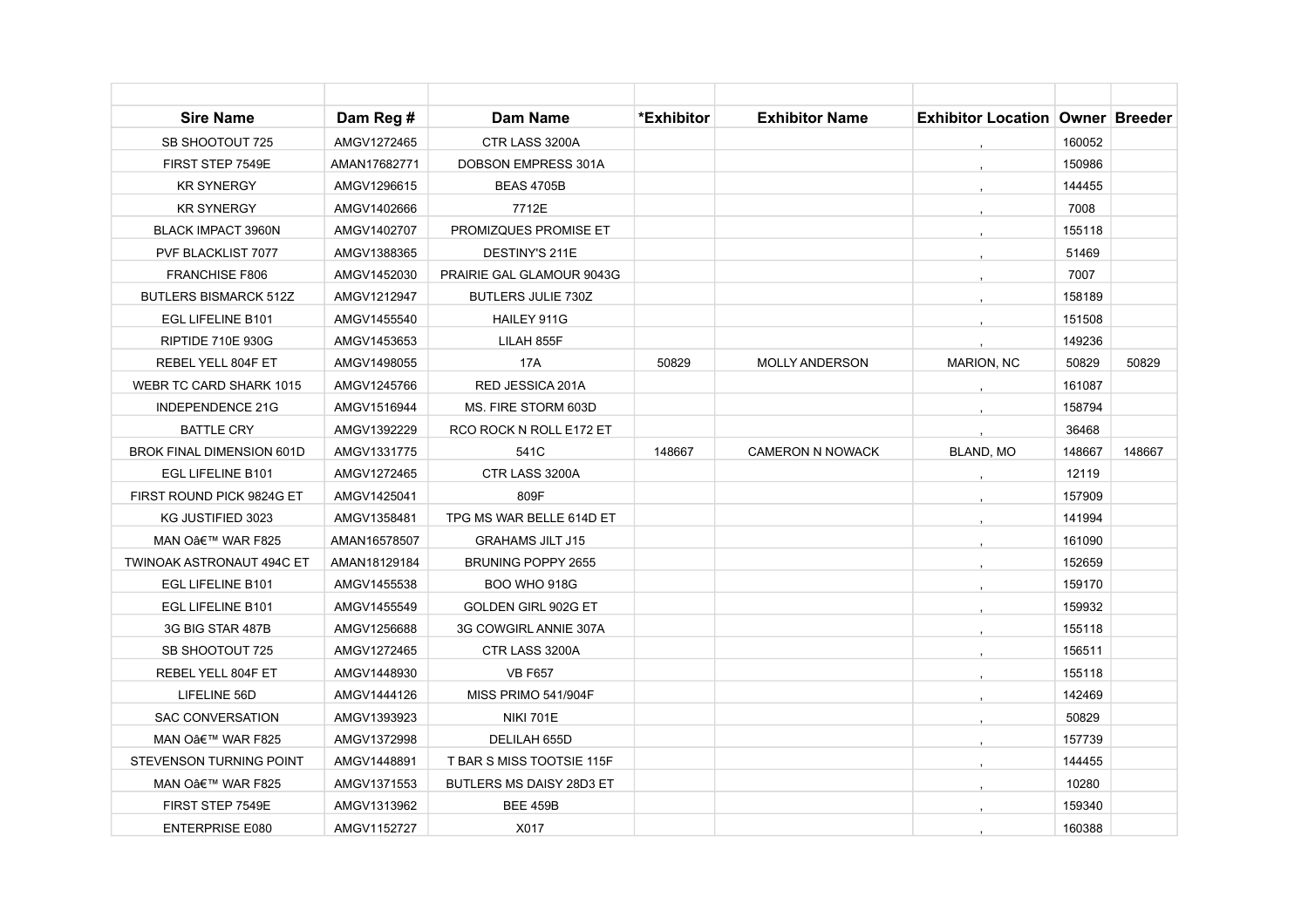| <b>Sire Name</b>                  | Dam Reg #   | <b>Dam Name</b>             | *Exhibitor | <b>Exhibitor Name</b>           | <b>Exhibitor Location Owner Breeder</b> |        |      |
|-----------------------------------|-------------|-----------------------------|------------|---------------------------------|-----------------------------------------|--------|------|
| COLBURN PRIMO 5153                | AMGV1152320 | MS DAZZLER 270X872          |            |                                 |                                         | 148624 |      |
| ENCORE E7166                      | AMAR3466428 | AHL DUCHESS 5104C           |            |                                 |                                         | 157739 |      |
| FIRST STEP 7549E                  | AMGV1392665 | <b>EMPRESS 706E</b>         |            |                                 |                                         | 158893 |      |
| COLBURN PRIMO 5153                | AMGV1152320 | MS DAZZLER 270X872          |            |                                 |                                         | 148624 |      |
| COLBURN PRIMO 5153                | AMGV1152320 | MS DAZZLER 270X872          |            |                                 |                                         | 148624 |      |
| JNCC DRACO 801F                   | AMGV1367787 | 647D                        |            |                                 |                                         | 153607 |      |
| COLBURN PRIMO 5153                | AMGV1265679 | PROMISES A701 ET            |            |                                 |                                         | 157739 |      |
| <b>BUTLERS CHEROKEE 504T ET</b>   | AMGV1133004 | <b>BUTLERS NUGGETT 512X</b> |            |                                 |                                         | 160351 |      |
| <b>BUTLERS HILLBILLY HERO 71</b>  | AMGV1305069 | <b>BUTLERS BELINDA 20B</b>  |            |                                 |                                         | 145086 |      |
| INDESTRUCTABLE 9F2 ET             | AMGV1382415 | <b>JAZMINE</b>              |            |                                 |                                         | 153631 |      |
| <b>SAC CONVERSATION</b>           | AMGV1393923 | <b>NIKI 701E</b>            |            |                                 |                                         | 50829  |      |
| REBEL YELL 804F ET                | AMGV1105262 | VANESSA 914U ET             |            |                                 |                                         | 13060  |      |
| <b>PVF SURVEILLANCE 4129</b>      | AMGV1392665 | <b>EMPRESS 706E</b>         |            |                                 |                                         | 158892 |      |
| EGL LIFELINE B101                 | AMGV1448917 | <b>ANISSA 921U 817F ET</b>  |            |                                 |                                         | 156511 |      |
| PVF METROPOLIS 8178               | AMGV1202773 | DI LEADING LADY 120Y        |            |                                 |                                         | 157909 |      |
| <b>ENCORE E7166</b>               | AMGV1283580 | DEB 467B ET                 |            |                                 |                                         | 149236 |      |
| <b>FORTUNE TELLER E7</b>          | AMGV1391604 | LAZY TV MS PRIME E200       |            |                                 |                                         | 157739 |      |
| MR EQUALIZER E711                 | AMGV1402705 | SHEZ BEEN N THE WHISKEY ET  |            |                                 |                                         | 158278 |      |
| N.H. BLACKOUT 7412E               | AMGV1489317 | 770E                        |            |                                 |                                         | 156546 |      |
| DEER VALLEY GROWTH FUND           | AMGV1393378 | LONG HAUL PRINCESS E96A ET  |            |                                 |                                         | 144294 |      |
| MR BRANDED MAN F800               | AMGV1154014 | <b>MISS ELIN</b>            |            |                                 |                                         | 151508 |      |
| <b>BGGR HIGH DEFINITION 8063E</b> | AMGV1327006 | PRAIRIE GAL 5074C           | 7007       | <b>WILKINSON GELBVIEH RANCH</b> | MODEL, CO                               | 7007   | 7007 |
| MR EQUALIZER E711                 | AMGV1336987 | MS. C516                    |            |                                 |                                         | 44858  |      |
| <b>GAME CHANGER D136</b>          | AMSM3435383 | EGL SUGAR D231              |            |                                 |                                         | 7008   |      |
| B C LOOKOUT 7024                  | AMGV860733  | ANISSA 337M ET              |            |                                 |                                         | 21204  |      |
| C503 YOUNG GUN                    | AMGV1360764 | VLK D604                    |            |                                 |                                         | 159830 |      |
| OGSG COURAGEOUS 131C              | AMGV1429892 | 5F <sub>5</sub>             |            |                                 |                                         | 159340 |      |
| ZEUS 61Z                          | AMGV1424699 | JULIA 814F ET               |            |                                 |                                         | 157739 |      |
| <b>BUTLERS HILLBILLY HERO 71</b>  | AMGV1296217 | <b>CTR MS SANDHILLS</b>     |            |                                 |                                         | 154186 |      |
| <b>BUTLERS BISMARCK 512Z</b>      | AMGV1148993 | <b>BUTLERS ANGLE 53X1</b>   |            |                                 |                                         | 146676 |      |
| COLBURN PRIMO 5153                | AMGV1351347 | <b>DOTTIE</b>               |            |                                 |                                         | 143386 |      |
| <b>KR SYNERGY</b>                 | AMGV1320726 | <b>TULIP'S REFLECTION</b>   |            |                                 |                                         | 51469  |      |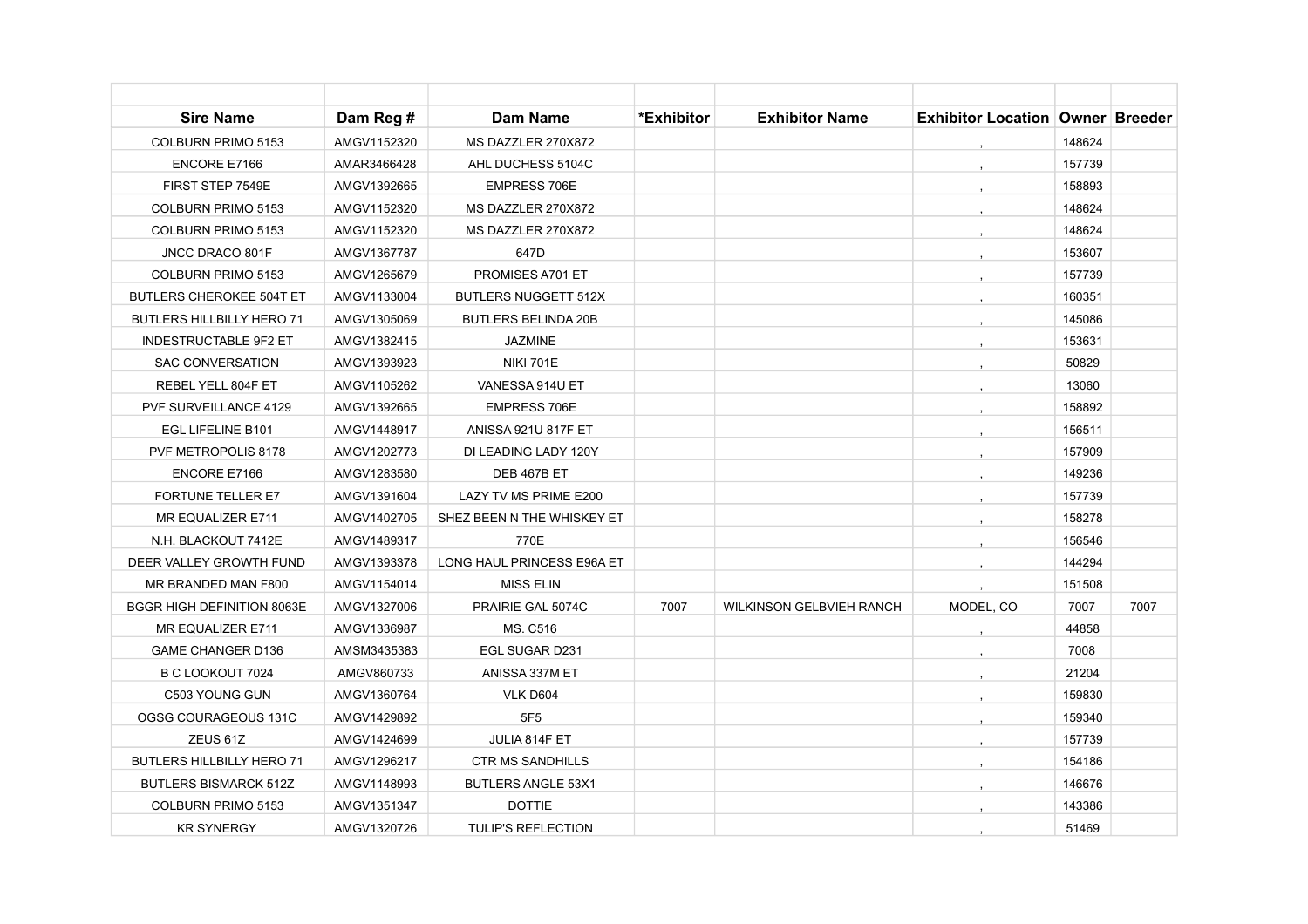| <b>Sire Name</b>      | Dam Reg #   | Dam Name              | *Exhibitor | <b>Exhibitor Name</b> | Exhibitor Location   Owner   Breeder |        |  |
|-----------------------|-------------|-----------------------|------------|-----------------------|--------------------------------------|--------|--|
| SAV RAINDANCE 6848    | AMGV1174784 | <b>MS LILLIAN</b>     |            |                       |                                      | 144016 |  |
| EGL LIFELINE B101     | AMGV1434359 | DODDLE BUG ET         |            |                       |                                      | 21204  |  |
| AHL FLASHBACK 446B    | AMGV1335442 | MS CLOVER 570C        |            |                       |                                      | 151508 |  |
| SAV FINAL ANSWER 0035 | AMGV1393281 | <b>FORTUNE'S LADY</b> |            |                       |                                      | 158875 |  |
| CLASSIC 266D ET       | AMGV1326473 | RROG EZ PURPLE 511C   |            |                       |                                      | 144698 |  |
| COLBURN PRIMO 5153    | AMGV1178556 | MISS W345 129Y        |            |                       |                                      | 159888 |  |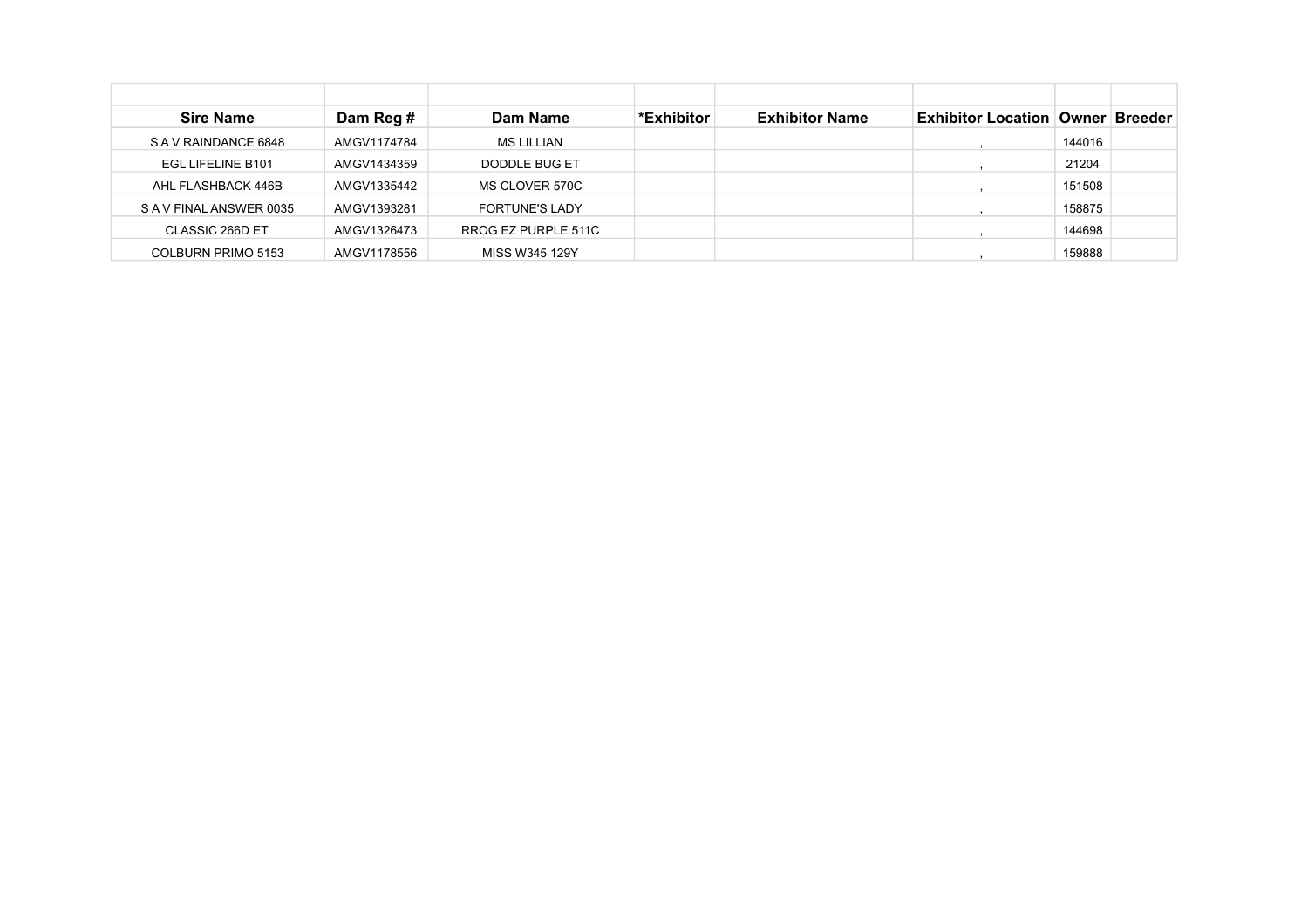| <b>Breeder Name</b> | <b>Breeder Location Weight Height Scrotal</b> |  |  |
|---------------------|-----------------------------------------------|--|--|
|                     | BILLINGS, MO                                  |  |  |
| <b>KYSON THIEL</b>  | KAW CITY, OK                                  |  |  |
|                     | BASEHOR, KS                                   |  |  |
|                     | KAW CITY, OK                                  |  |  |
|                     | FRANKLIN, NE                                  |  |  |
|                     | MOUNT ULLA, NC                                |  |  |
|                     | POMONA, KS                                    |  |  |
|                     | SMITH CENTER, KS                              |  |  |
|                     | HIGHMORE, SD                                  |  |  |
|                     | JANESVILLE, IA                                |  |  |
|                     | STAPLETON, NE                                 |  |  |
|                     | KAW CITY, OK                                  |  |  |
|                     | HIGHMORE, SD                                  |  |  |
|                     | ATWOOD, KS                                    |  |  |
|                     | PHILLIPSBURG, KS                              |  |  |
|                     | KENDALLVILLE, IN                              |  |  |
|                     | PIERRE, SD                                    |  |  |
|                     | <b>BUCKLIN, KS</b>                            |  |  |
|                     | ORLEANS, NE                                   |  |  |
|                     | HIGHMORE, SD                                  |  |  |
|                     | PERRY, OK                                     |  |  |
|                     | JANESVILLE, IA                                |  |  |
|                     | FRANKLIN, NE                                  |  |  |
|                     | FRANKLIN, NE                                  |  |  |
|                     | FRANKLIN, NE                                  |  |  |
|                     | <b>BRUNING, NE</b>                            |  |  |
|                     | MODEL, CO                                     |  |  |
|                     | COLUMBUS, KS                                  |  |  |
|                     | MOUNT ULLA, NC                                |  |  |
| <b>KYSON THIEL</b>  | KAW CITY, OK                                  |  |  |
|                     | PIERRE, SD                                    |  |  |
|                     | SAINT FRANCIS, KS                             |  |  |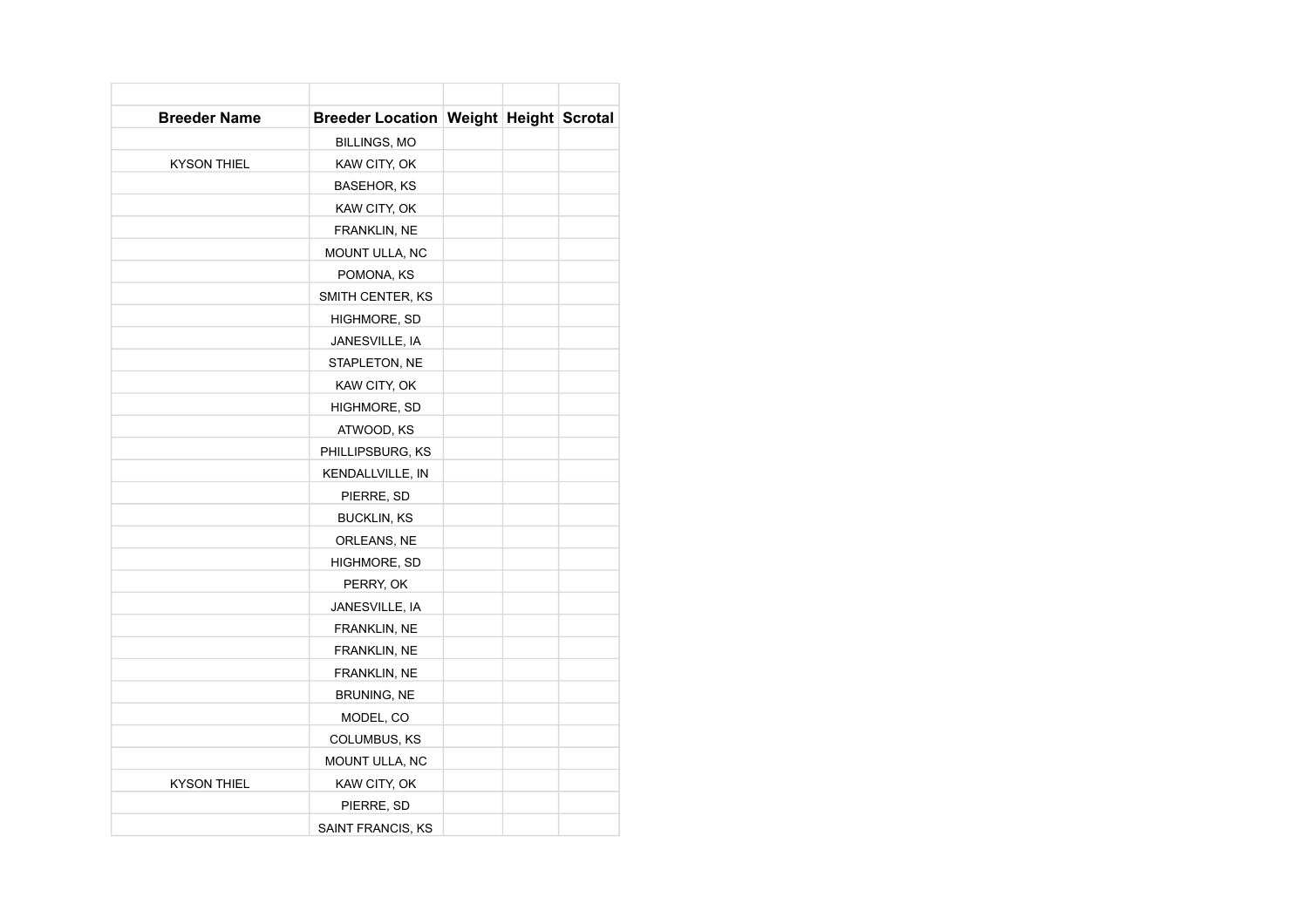| <b>Breeder Name</b>     | <b>Breeder Location Weight Height Scrotal</b> |  |  |
|-------------------------|-----------------------------------------------|--|--|
|                         | HIGHMORE, SD                                  |  |  |
|                         | KAW CITY, OK                                  |  |  |
|                         | FORT PIERRE, SD                               |  |  |
|                         | FORT PIERRE, SD                               |  |  |
|                         | FRANKLIN, NE                                  |  |  |
|                         | JANESVILLE, IA                                |  |  |
|                         | MODEL, CO                                     |  |  |
|                         | MILTON, TN                                    |  |  |
|                         | PERRY, OK                                     |  |  |
|                         | SPRUCE PINE, NC                               |  |  |
| <b>MOLLY ANDERSON</b>   | RUFFIN, NC                                    |  |  |
|                         | VINITA, OK                                    |  |  |
|                         | ORLEANS, NE                                   |  |  |
|                         | UPLAND, NE                                    |  |  |
| <b>CAMERON N NOWACK</b> | OWENSVILLE, MO                                |  |  |
|                         | HIGHMORE, SD                                  |  |  |
|                         | KAW CITY, OK                                  |  |  |
|                         | STAPLETON, NE                                 |  |  |
|                         | PERRY, OK                                     |  |  |
|                         | <b>BRUNING, NE</b>                            |  |  |
|                         | PERRY, OK                                     |  |  |
|                         | <b>HUGOTON, KS</b>                            |  |  |
|                         | KENDALLVILLE, IN                              |  |  |
|                         | HIGHMORE, SD                                  |  |  |
|                         | FRANKLIN, NE                                  |  |  |
|                         | ORLEANS, NE                                   |  |  |
|                         | <b>MARION, NC</b>                             |  |  |
|                         | MOUNT ULLA, NC                                |  |  |
|                         | DE SMET, SD                                   |  |  |
|                         | MARKLE, IN                                    |  |  |
|                         | KAW CITY, OK                                  |  |  |
|                         | <b>BILLINGS, MO</b>                           |  |  |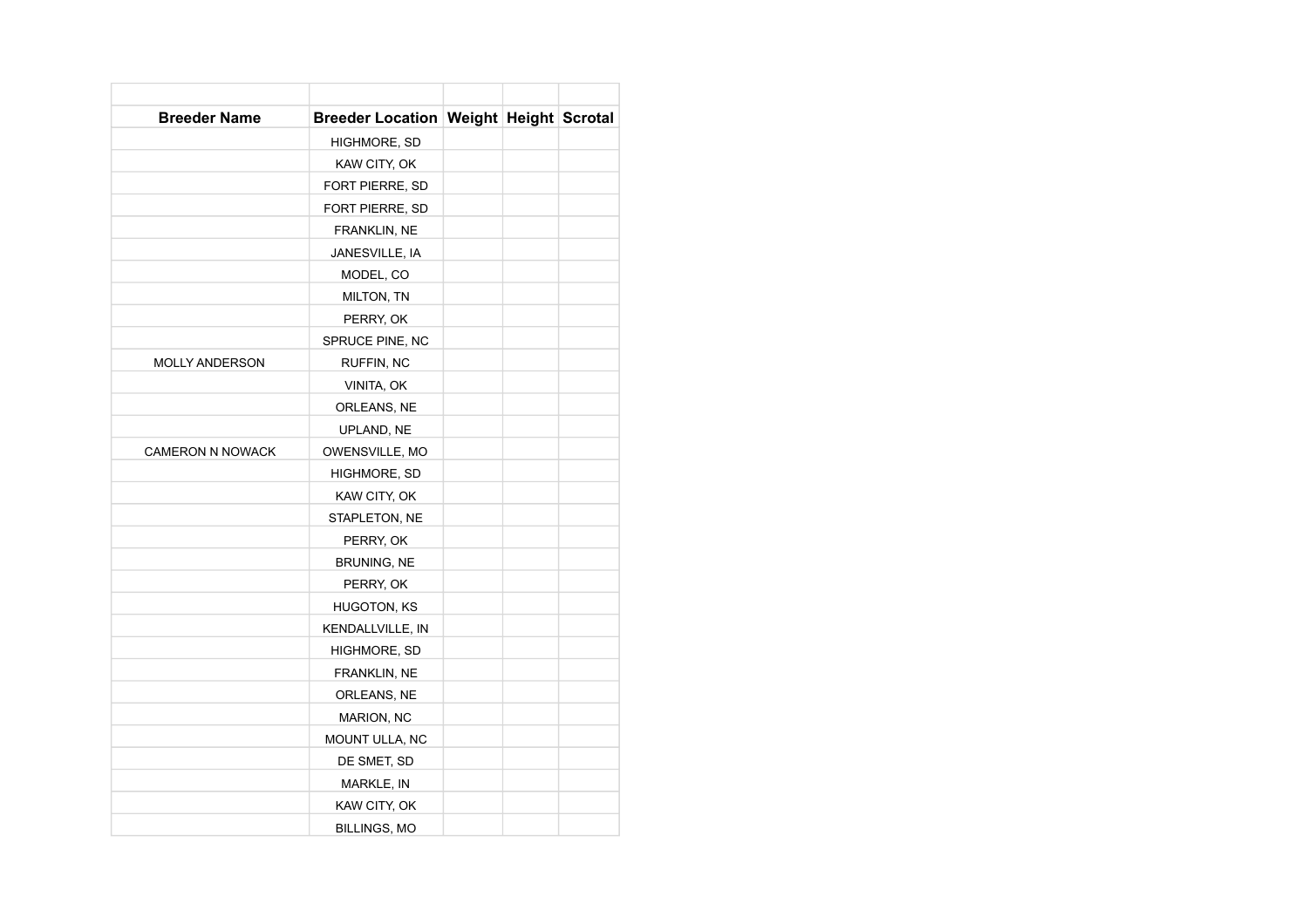| <b>Breeder Name</b>             | <b>Breeder Location Weight Height Scrotal</b> |  |  |
|---------------------------------|-----------------------------------------------|--|--|
|                                 | <b>MOUNT AIRY, NC</b>                         |  |  |
|                                 | MOUNT ULLA, NC                                |  |  |
|                                 | LINDSAY, OK                                   |  |  |
|                                 | MOUNT AIRY, NC                                |  |  |
|                                 | MOUNT AIRY, NC                                |  |  |
|                                 | OWENSVILLE, MO                                |  |  |
|                                 | FRANKLIN, NE                                  |  |  |
|                                 | MILTON, TN                                    |  |  |
|                                 | MILTON, TN                                    |  |  |
|                                 | JETMORE, KS                                   |  |  |
|                                 | MARION, NC                                    |  |  |
|                                 | CHICKAMAUGA, GA                               |  |  |
|                                 | LINDSAY, OK                                   |  |  |
|                                 | CHICKAMAUGA, GA                               |  |  |
|                                 | FORD, KS                                      |  |  |
|                                 | HIGHMORE, SD                                  |  |  |
|                                 | MOUNT ULLA, NC                                |  |  |
|                                 | ASBURY, MO                                    |  |  |
|                                 | KAW CITY, OK                                  |  |  |
|                                 | PHILLIPSBURG, MO                              |  |  |
|                                 | <b>BURDETT, KS</b>                            |  |  |
| <b>WILKINSON GELBVIEH RANCH</b> | MODEL, CO                                     |  |  |
|                                 | ASBURY, MO                                    |  |  |
|                                 | HIGHMORE, SD                                  |  |  |
|                                 | OREGON, IL                                    |  |  |
|                                 | HIGHMORE, SD                                  |  |  |
|                                 | MULHALL, OK                                   |  |  |
|                                 | MOUNT ULLA, NC                                |  |  |
|                                 | MOUNT ULLA, NC                                |  |  |
|                                 | MILTON, TN                                    |  |  |
|                                 | KINGFISHER, OK                                |  |  |
|                                 | JANESVILLE, IA                                |  |  |